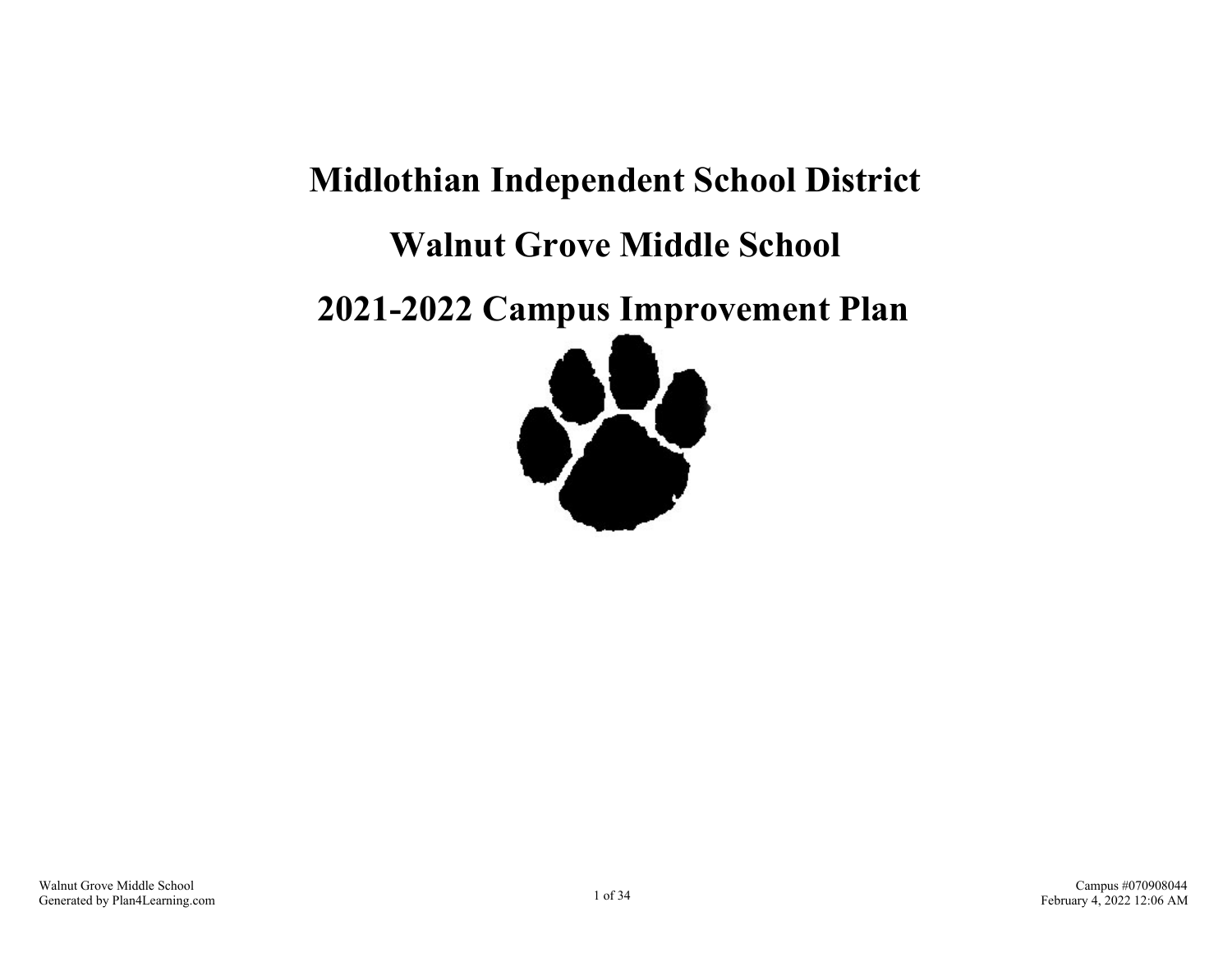### **Mission Statement**

Walnut Grove Middle School exists to meet the educational, social, and emotional needs of all students in an environment that is safe, orderly, student-friendly, respectful and engaging.

### **Vision**

It is the vision of Walnut Grove Middle School to make every student successful. We desire for our students to love our school and to be a positive part of what goes on at WGMS.

### **Value Statement**

The Cultural Tenets of MISD are:

Family

Celebrate the Power of Diversity

Unlimited Potential

Honor Relationships

Excellence Through Purpose

Midlothian Strong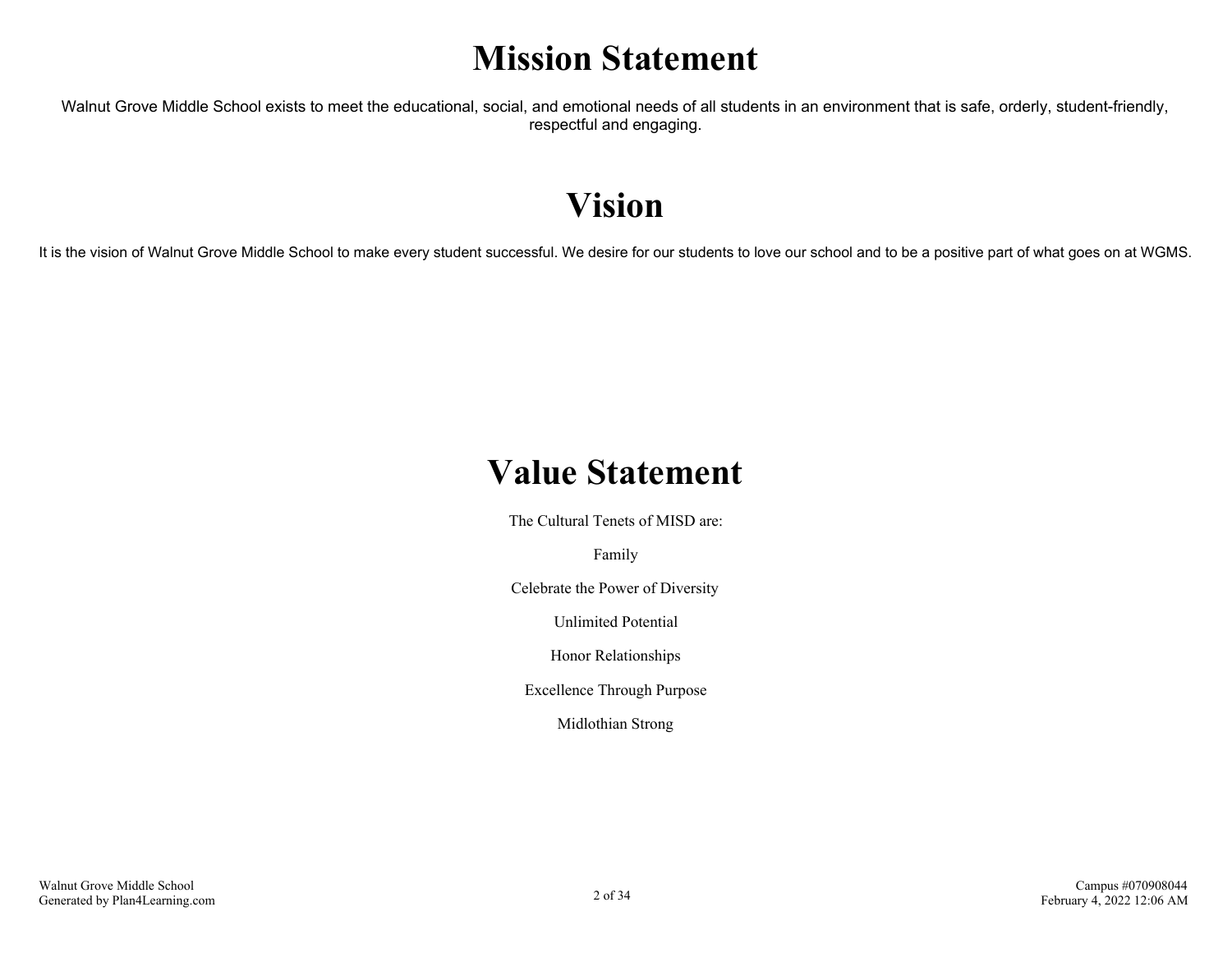### **Table of Contents**

| Comprehensive Needs Assessment                                                                                                                     |    |
|----------------------------------------------------------------------------------------------------------------------------------------------------|----|
| <b>Priority Problem Statements</b>                                                                                                                 |    |
| Comprehensive Needs Assessment Data Documentation                                                                                                  |    |
| Goals                                                                                                                                              |    |
| Goal 1: Design innovative learning environments while increasing academic rigor through aligned teaching and learning.                             |    |
| Goal 2: Develop a comprehensive staffing plan to foster innovation, effective communication and a high performing culture throughout the district. | 15 |
| Goal 3: Provide a safe and secure learning environment that supports the social and emotional well-being of our school community.                  | 18 |
| Goal 4: Facilitate budget process and building designs through allocated district resources that foster flexible and innovative learning spaces.   | 22 |
| Goal 5: Provide support and resources to cultivate customization and personalization through blended learning opportunities.                       | 25 |
| Goal 6: Build a strong foundation of the MISD culture through communication and engagement to empower all stakeholders.                            | 28 |
| <b>State Compensatory</b>                                                                                                                          | 32 |
| Budget for Walnut Grove Middle School                                                                                                              | 33 |
| Personnel for Walnut Grove Middle School                                                                                                           | 33 |
| Addendums                                                                                                                                          | 33 |
|                                                                                                                                                    |    |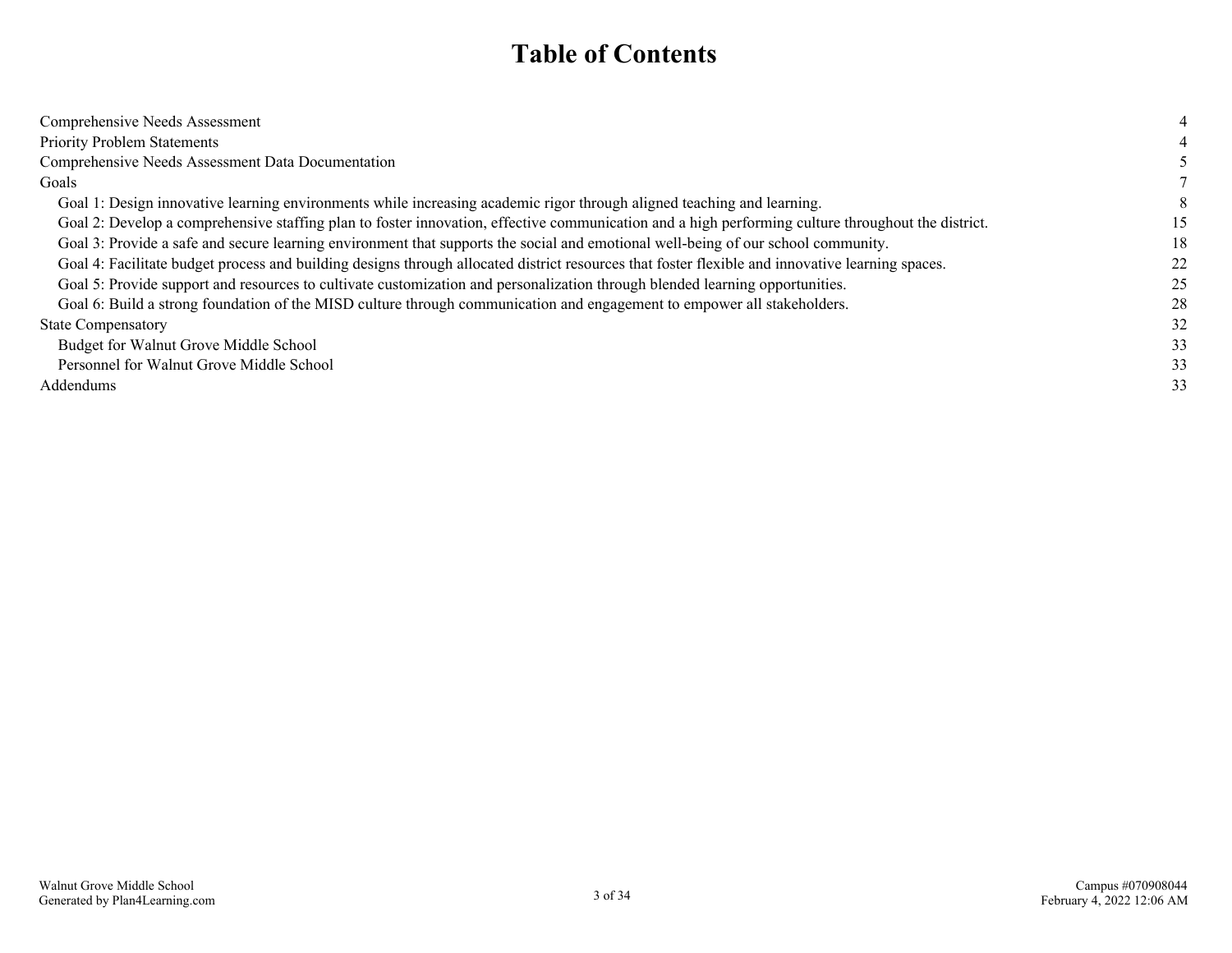### <span id="page-3-0"></span>**Comprehensive Needs Assessment**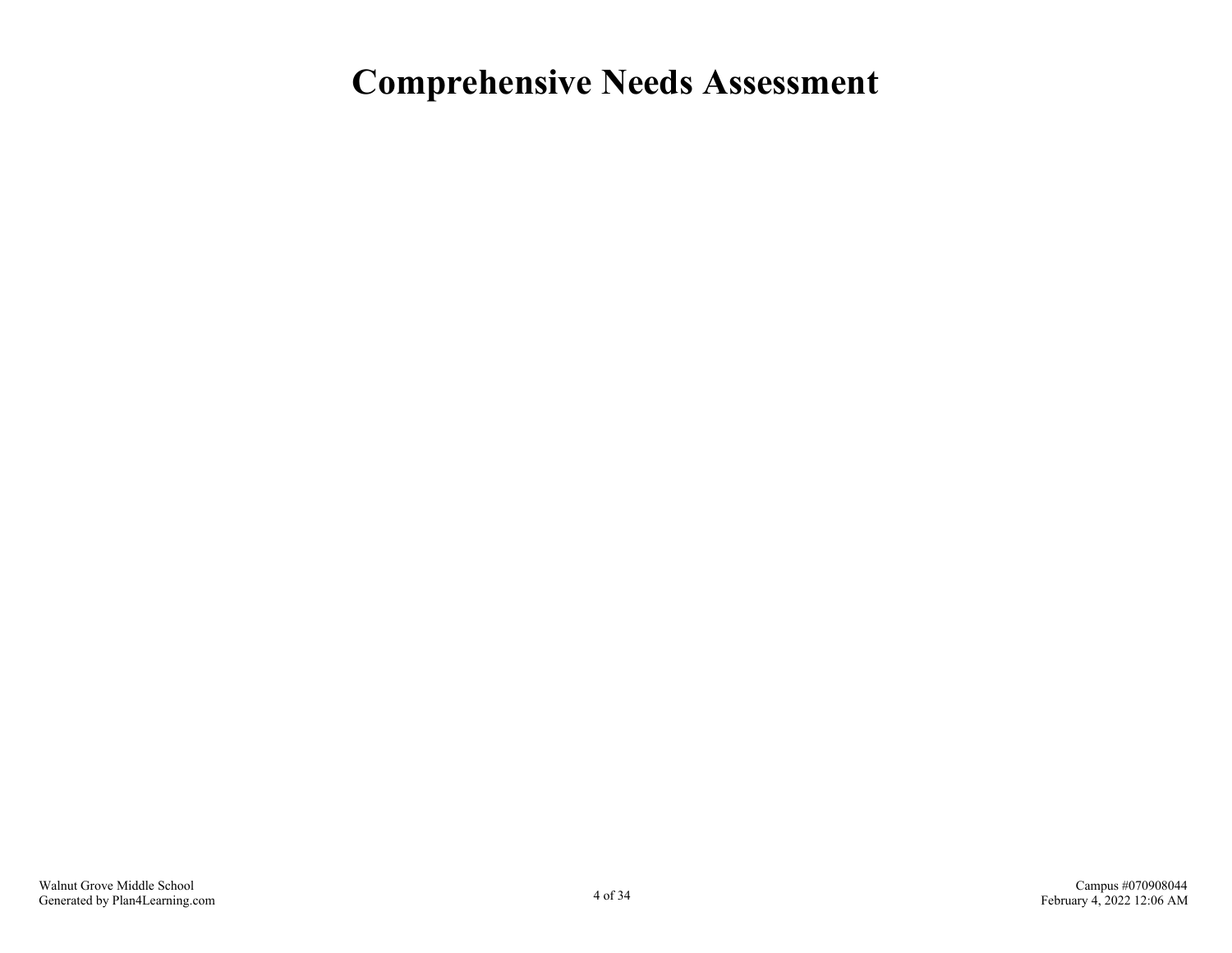## **Priority Problem Statements**

<span id="page-4-0"></span>**Problem Statement 2**: EBL students performed below that of other students in Reading and Math and did not close the gap.

**Root Cause 2**: Instructional practices not closing the gaps of our Emerging Bilingual students.

**Problem Statement 2 Areas**: Demographics - Student Achievement - School Culture and Climate - Staff Quality, Recruitment, and Retention - Curriculum, Instruction, and Assessment - Parent and Community Engagement - Demographics - Student Learning - School Processes & Programs

**Problem Statement 1**: Economically disadvantage continue to perform below that of their non-economically disadvantaged peers in Reading and Math. (2020 18.9% ED and STAAR Performance 56)

**Root Cause 1**: Growing sub pop with limited change in instruction practices.

**Problem Statement 1 Areas**: Demographics - Student Achievement - Curriculum, Instruction, and Assessment - Parent and Community Engagement - Demographics - Student Learning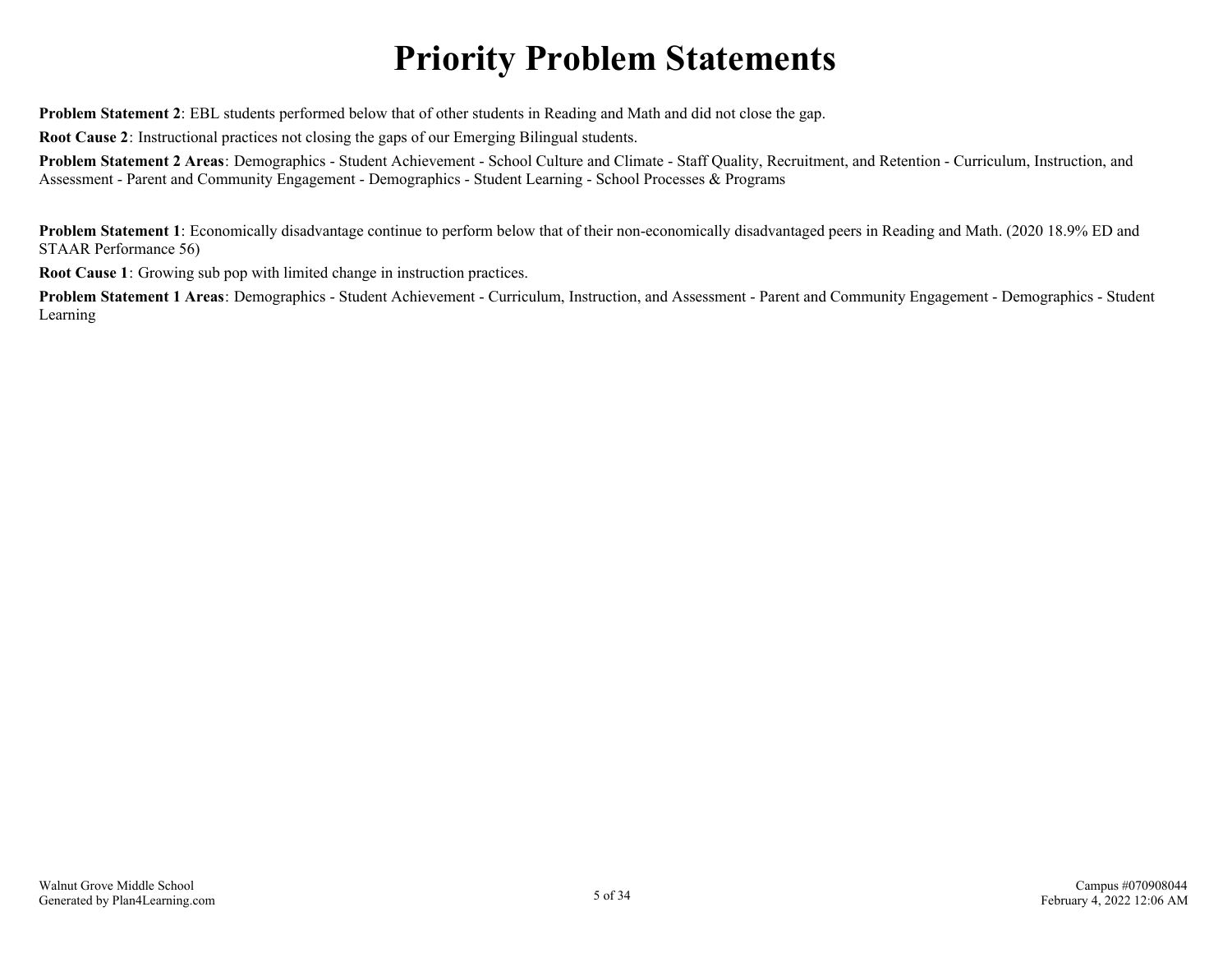## **Comprehensive Needs Assessment Data Documentation**

<span id="page-5-0"></span>The following data were used to verify the comprehensive needs assessment analysis:

#### **Improvement Planning Data**

- District goals
- Campus goals
- HB3 CCMR goals
- Performance Objectives with summative review (prior year)
- Campus/District improvement plans (current and prior years)
- Covid-19 Factors and/or waivers for Assessment, Accountability, ESSA, Missed School Days, Educator Appraisals, etc.
- Planning and decision making committee(s) meeting data
- State and federal planning requirements
- Covid-19 Factors and/or waivers

#### **Accountability Data**

- Texas Academic Performance Report (TAPR) data
- Student Achievement Domain
- Student Progress Domain
- Closing the Gaps Domain
- Comprehensive, Targeted, and/or Additional Targeted Support Identification data
- Targeted support Identification data
- Local Accountability Systems (LAS) data

#### **Student Data: Assessments**

- (STAAR) current and longitudinal results, including all versions
- State of Texas Assessments of Academic Readiness (STAAR) current and longitudinal results, including all versions
- STAAR End-of-Course current and longitudinal results, including all versions
- STAAR released test questions
- Texas English Language Proficiency Assessment System (TELPAS) and TELPAS Alternate results
- PSAT
- Student Success Initiative (SSI) data for Grades 5 and 8
- SSI: Compass Learning accelerated reading assessment data for Grades 6-8 (TEA approved statewide license)
- Student failure and/or retention rates
- Observation Survey results
- Grades that measure student performance based on the TEKS

#### **Student Data: Student Groups**

- Race and ethnicity data, including number of students, academic achievement, discipline, attendance, and rates of progress between groups
- Special programs data, including number of students, academic achievement, discipline, attendance, and rates of progress for each student group
- Economically Disadvantaged / Non-economically disadvantaged performance, progress, and participation data
- Special education/non-special education population including discipline, progress and participation data
- At-risk/non-at-risk population including performance, progress, discipline, attendance, and mobility data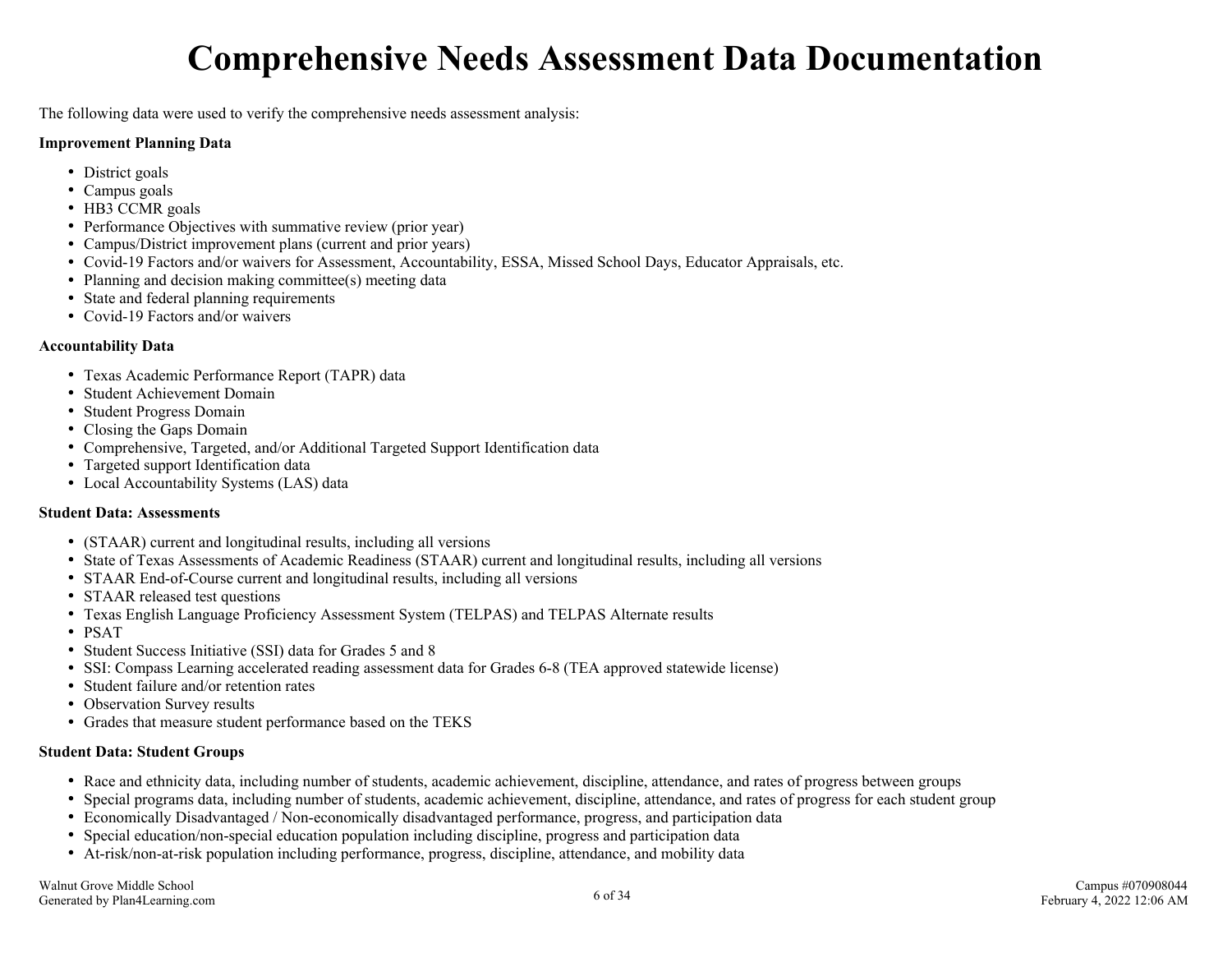- EL/non-EL or LEP data, including academic achievement, progress, support and accommodation needs, race, ethnicity, gender, etc.
- Section 504 data
- Homeless data
- Gifted and talented data
- Dyslexia Data
- Response to Intervention (RtI) student achievement data

#### **Student Data: Behavior and Other Indicators**

- Attendance data
- Discipline records
- Tobacco, alcohol, and other drug-use data
- Student surveys and/or other feedback
- Class size averages by grade and subject
- School safety data
- Enrollment trends

#### **Employee Data**

- Professional learning communities (PLC) data
- Staff surveys and/or other feedback
- Teacher/Student Ratio
- State certified and high quality staff data
- Campus leadership data
- Campus department and/or faculty meeting discussions and data
- Professional development needs assessment data
- Evaluation(s) of professional development implementation and impact
- TTESS data
- T-PESS data

#### **Parent/Community Data**

- Parent surveys and/or other feedback
- Community surveys and/or other feedback

#### **Support Systems and Other Data**

- Processes and procedures for teaching and learning, including program implementation
- Communications data
- Budgets/entitlements and expenditures data
- Study of best practices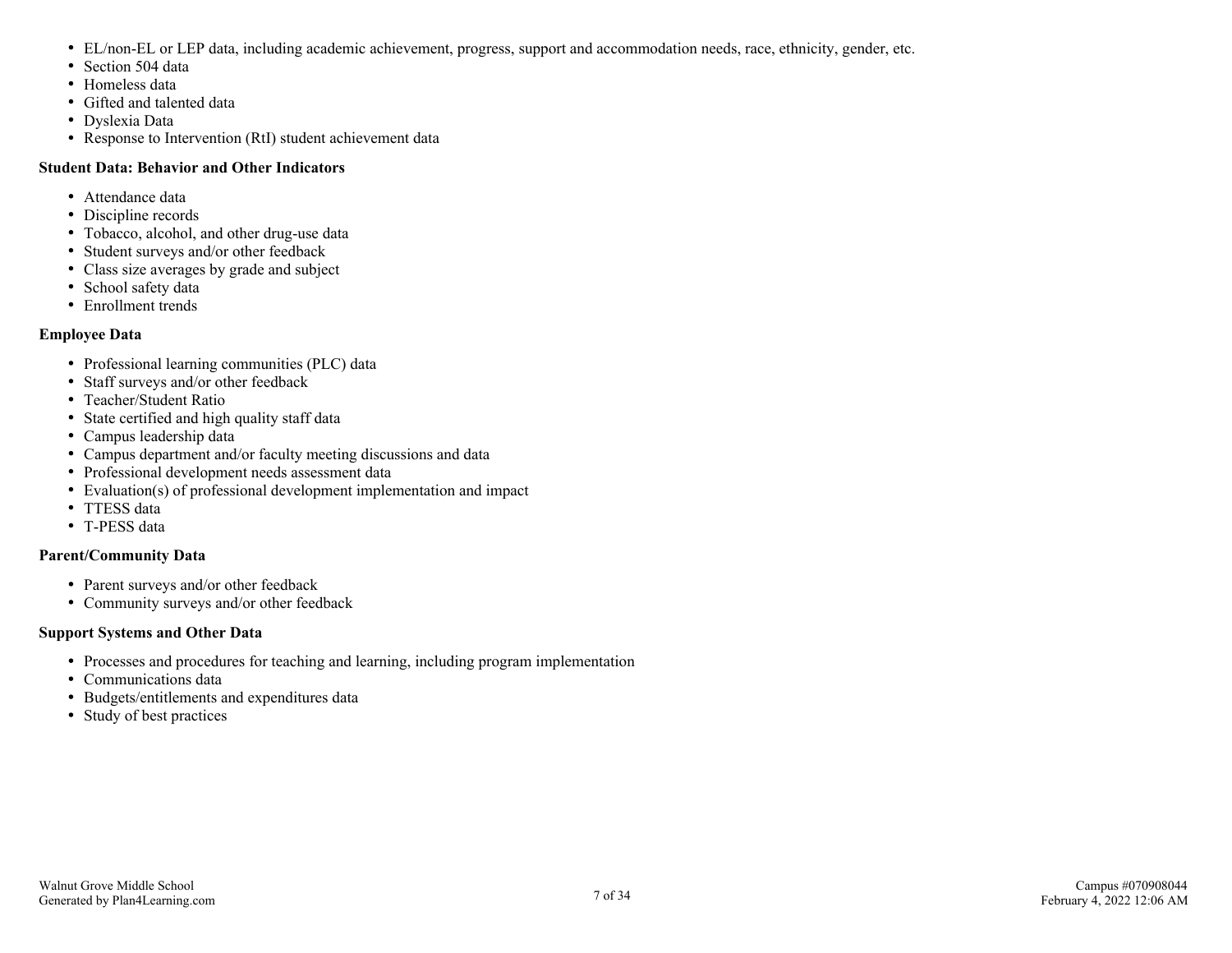## **Goals**

<span id="page-7-0"></span>**Goal 1:** Design innovative learning environments while increasing academic rigor through aligned teaching and learning.

**Performance Objective 1:** Design, develop and support aligned K-12 curriculum, providing challenging academic content standards and aligned academic achievement standards shown through an increase of 2 percentage points in Accomplished or Higher in each domain, planning and instruction.

**Evaluation Data Sources:** TTESS M\*Powered Domain 1 and 2 data

| <b>Strategy 1 Details</b>                                                                                                                                | <b>Formative Reviews</b> |                  |      |
|----------------------------------------------------------------------------------------------------------------------------------------------------------|--------------------------|------------------|------|
| <b>Strategy 1:</b> Provide student choice in demonstrating evidence of learning in all core content. 1.5 (digital activities, materials and assessments) |                          | <b>Formative</b> |      |
| and 2.6 student ownership                                                                                                                                | Dec                      | Mar              | June |
| <b>Strategy's Expected Result/Impact:</b> 25% of teachers will score in Accomplished or Higher in each domain, planning and<br>instruction.              |                          |                  |      |
| Staff Responsible for Monitoring: Principals and teachers and iCoach                                                                                     | 25%                      |                  |      |
| Continue/Modify<br>Discontinue<br>Accomplished<br>No Progress                                                                                            |                          |                  |      |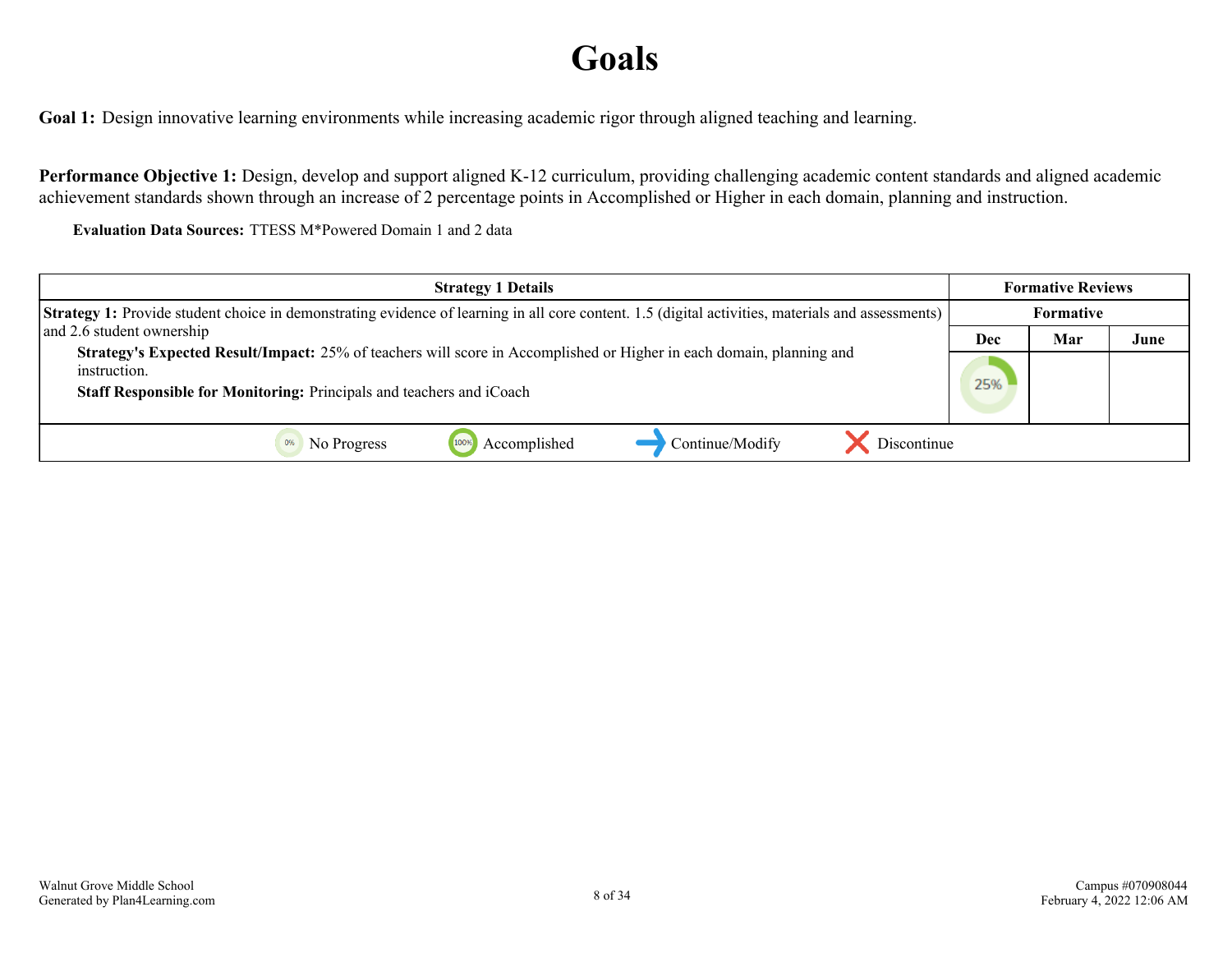**Performance Objective 2:** Using the aligned curriculum we will provide professional learning to improve student growth, measured by the universal screeners and STAAR with 80% of students growth in reading and math.

#### **HB3 Goal**

**Evaluation Data Sources:** Amplify K-1, Istation/Imagine Math 2-5, Elem students in T3 on MAP, secondary students on MAP

| <b>Strategy 1 Details</b>                                                                                                                                                                                                           | <b>Formative Reviews</b> |                    |  |
|-------------------------------------------------------------------------------------------------------------------------------------------------------------------------------------------------------------------------------------|--------------------------|--------------------|--|
| <b>Strategy 1:</b> Teachers will plan collaboratively and use MAP and Interim Testing to design aligned lessons during weekly planning meetings.                                                                                    |                          | <b>Formative</b>   |  |
| Teachers will use this data to plan targeted intervention and enrichment activities for W.I.N. time and group students flexibly to ensure<br>individual student needs and strengths are addressed. *Progress Monitoring             |                          | Mar<br>June<br>Dec |  |
| Strategy's Expected Result/Impact: 80% of students will show growth in Math and Reading.<br>Staff Responsible for Monitoring: Principals, Teachers, iCoach, AI Specialist<br>TEA Priorities: Build a foundation of reading and math | 45%                      |                    |  |
| Discontinue<br>Accomplished<br>Continue/Modify<br>No Progress                                                                                                                                                                       |                          |                    |  |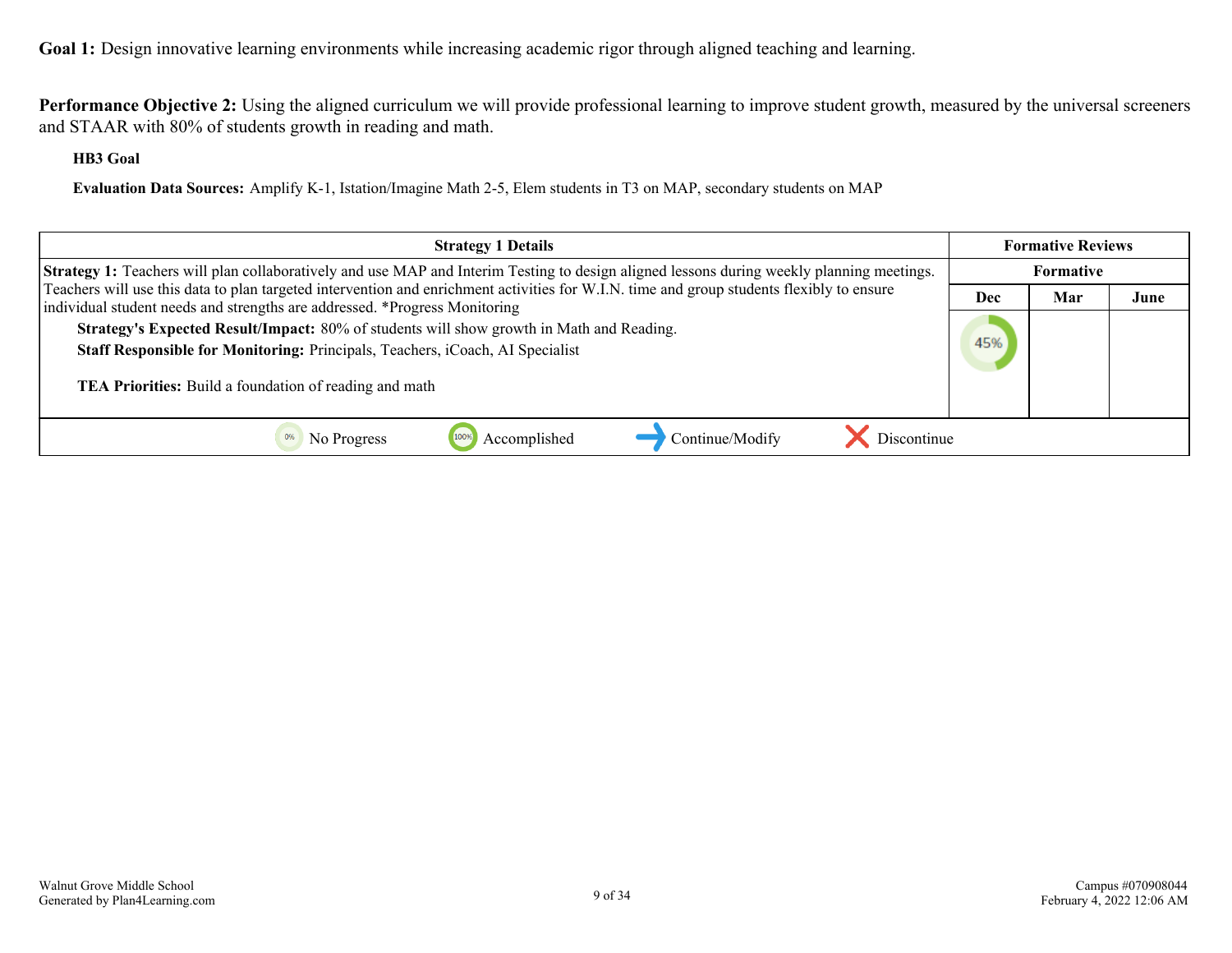Performance Objective 3: Provide interim /district assessments which will increase Meets on STAAR by at least 7 percentage points in all content areas from STAAR 2021.

**HB3 Goal**

**Evaluation Data Sources:** Eduphoria Cambrium

| <b>Strategy 1 Details</b>                                                                                                                                                                                                        |     | <b>Formative Reviews</b> |      |
|----------------------------------------------------------------------------------------------------------------------------------------------------------------------------------------------------------------------------------|-----|--------------------------|------|
| <b>Strategy 1:</b> Teachers will utilize the results from the interim district assessments to design targeted strategies to close gaps.                                                                                          |     | Formative                |      |
| Strategy's Expected Result/Impact: Increase Meets on STAAR by at least 7 percentage points in all content areas from STAAR                                                                                                       | Dec | Mar                      | June |
| 2021.<br><b>Staff Responsible for Monitoring: Principals, Teachers</b><br><b>TEA Priorities:</b> Build a foundation of reading and math - <b>ESF Levers:</b> Lever 4: High-Quality Curriculum, Lever 5: Effective<br>Instruction | 30% |                          |      |
| Continue/Modify<br>Discontinue<br>Accomplished<br>No Progress                                                                                                                                                                    |     |                          |      |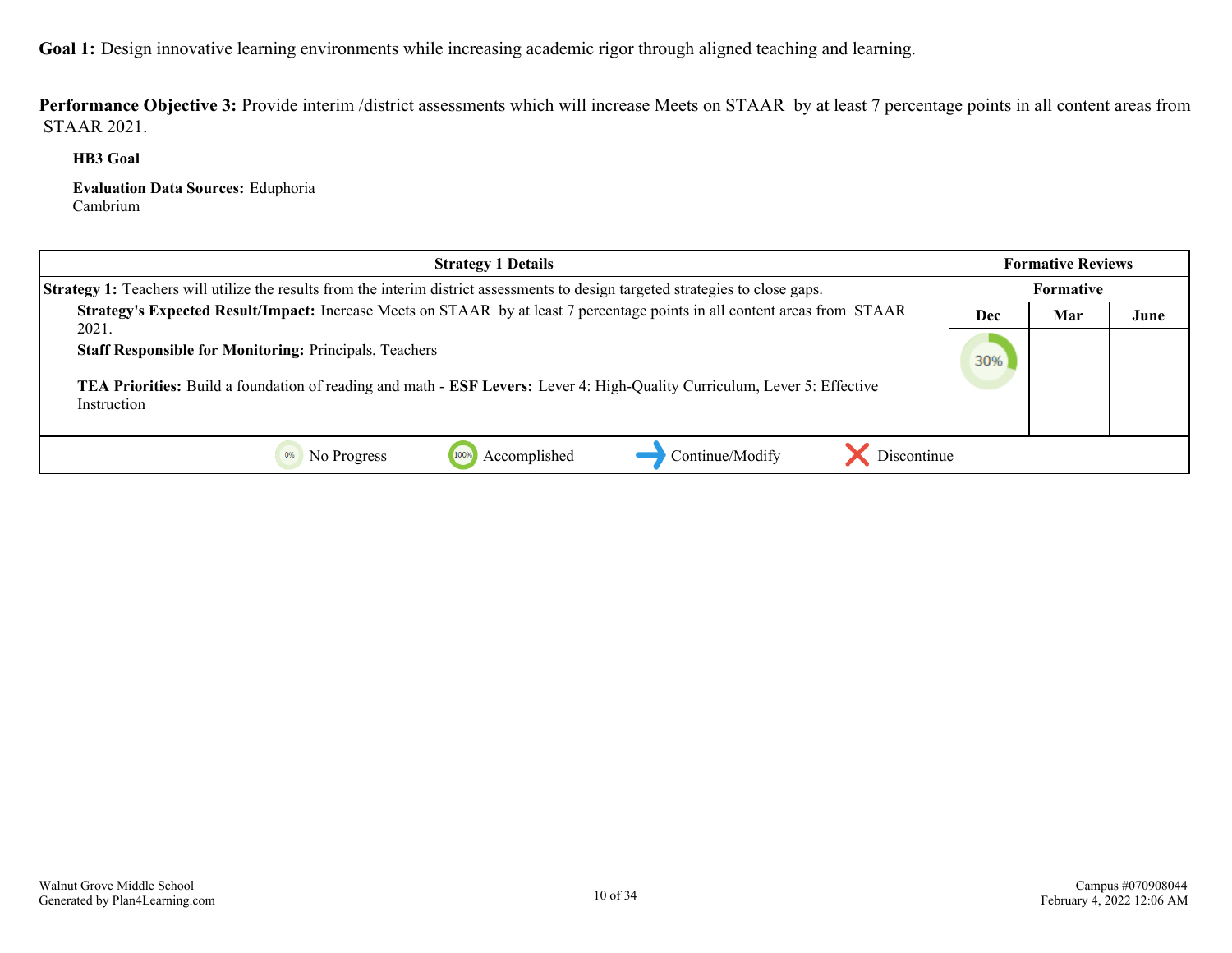**Performance Objective 4:** Provide students opportunities to reach their unlimited potential through collaboration, creativity, critical thinking and communication within the K-12 aligned curriculum with an increase in the Brightbyte data in the Teacher and Student area of the 4 C's by 5 scaled points at the end of 2021-2022 school year.

#### **HB3 Goal**

**Evaluation Data Sources:** BrightByte Data

| <b>Strategy 1 Details</b>                                                                                                      |            | <b>Formative Reviews</b> |      |
|--------------------------------------------------------------------------------------------------------------------------------|------------|--------------------------|------|
| <b>Strategy 1:</b> iCoach will provide weekly support through collaboration with teachers on lesson design to include the 4Cs. | Formative  |                          |      |
| Strategy's Expected Result/Impact: Increase Brightbyte data by at least 5 scaled points.                                       | Mar<br>Dec |                          | June |
| Staff Responsible for Monitoring: Principals and iCoach                                                                        |            |                          |      |
| <b>ESF Levers:</b> Lever 5: Effective Instruction                                                                              | 60%        |                          |      |
|                                                                                                                                |            |                          |      |
| Discontinue<br>Continue/Modify<br>1009<br>Accomplished<br>No Progress                                                          |            |                          |      |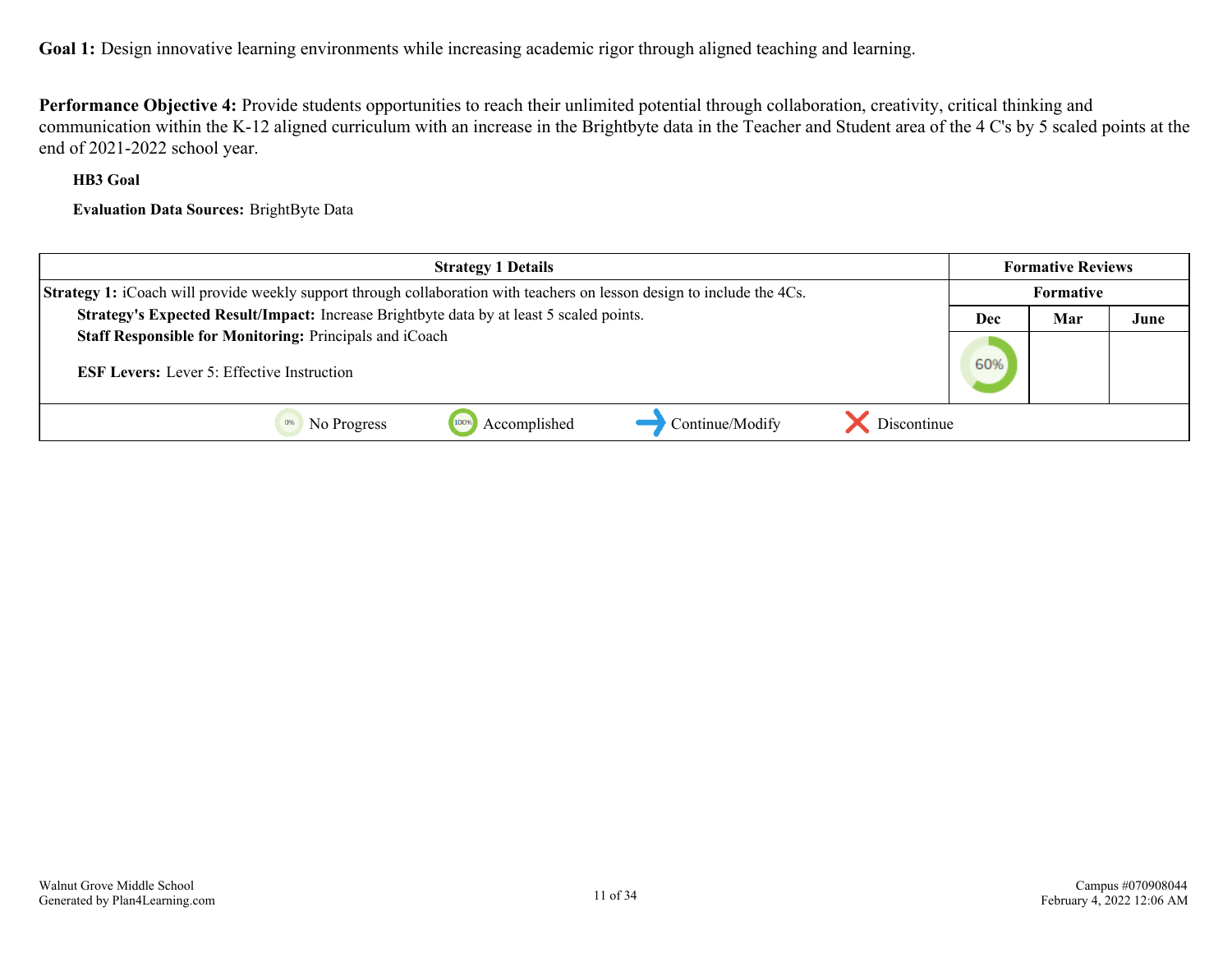**Performance Objective 5:** Support excellence through purpose by providing intentional application of high yield learning strategies for the growth of all students with a decrease of students requiring tiered or AI services by 10%.

**HB3 Goal**

**Evaluation Data Sources:** Frontline Tier data AI progress monitoring/STAAR/MAP

| <b>Strategy 1 Details</b>                                                                                                                                                                                                                                                                                                                                           |                  | <b>Formative Reviews</b> |      |
|---------------------------------------------------------------------------------------------------------------------------------------------------------------------------------------------------------------------------------------------------------------------------------------------------------------------------------------------------------------------|------------------|--------------------------|------|
| <b>Strategy 1:</b> Teachers have access to resources to teach students in Accelerated Instruction and will incorporate Lead4Ward high yield                                                                                                                                                                                                                         | <b>Formative</b> |                          |      |
| strategies into lesson plans.                                                                                                                                                                                                                                                                                                                                       | Dec              | Mar                      | June |
| Strategy's Expected Result/Impact: Decrease of students requiring tiered or AI services by 10%.<br>Staff Responsible for Monitoring: Principals, iCoach and AI Speciallist<br>TEA Priorities: Build a foundation of reading and math - ESF Levers: Lever 2: Effective, Well-Supported Teachers, Lever 4:<br>High-Quality Curriculum, Lever 5: Effective Instruction | 35%              |                          |      |
| Continue/Modify<br>Accomplished<br>Discontinue<br>No Progress                                                                                                                                                                                                                                                                                                       |                  |                          |      |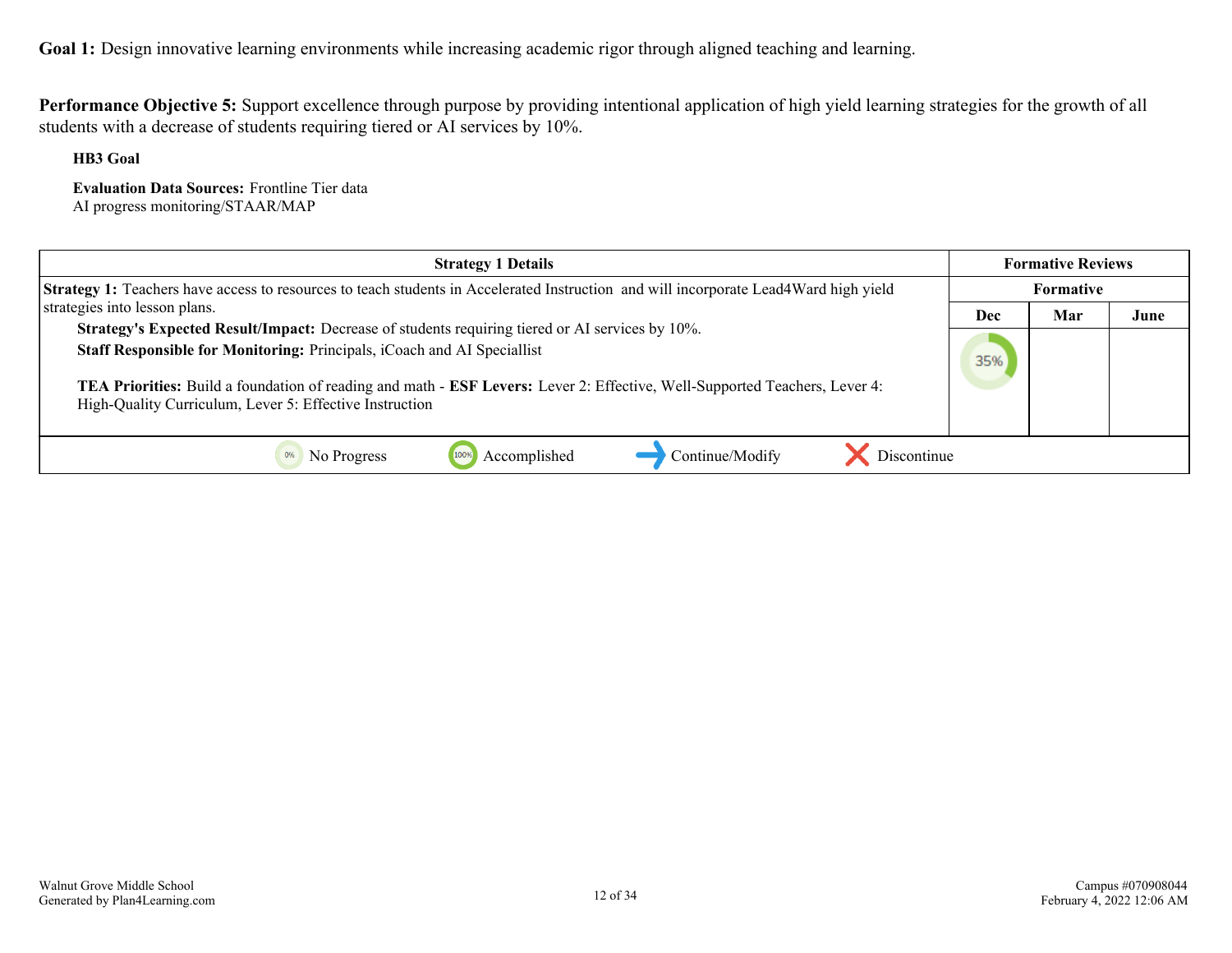**Performance Objective 6:** Increase the participation and achievement of students in Advanced Academics with an increase of 2 percentage points in the enrollment of students in AP, Dual Credit, and 8th Grade Algebra I, as well as increase in CCMR by 2 percentage points. 8th grade students will take the PSAT assessment during the school day.

#### **HB3 Goal**

**Evaluation Data Sources:** Increase of students in advanced academic courses Increase in CCMR accountability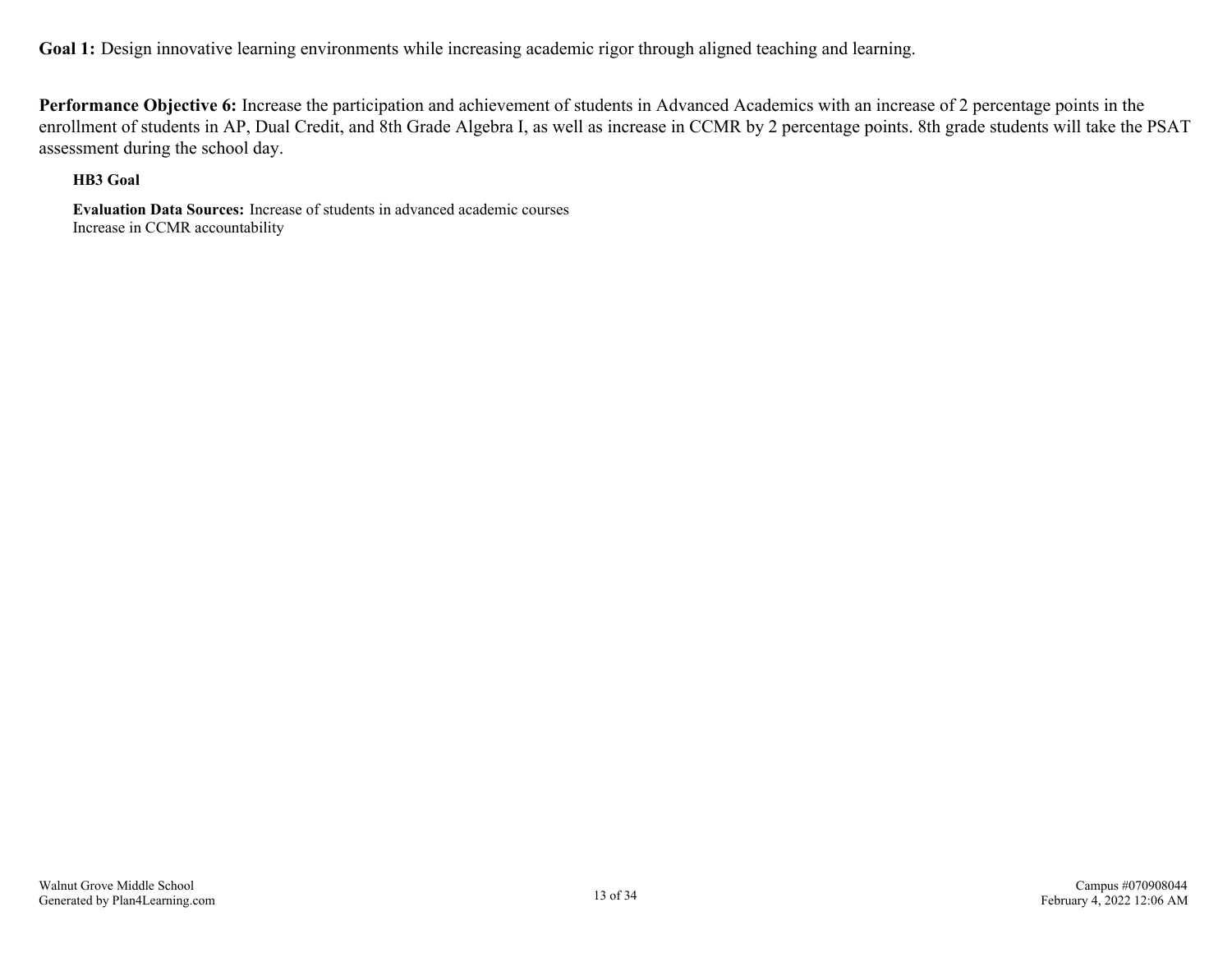**Performance Objective 7:** Increase special education students' gain score by 5 percentage points on STAAR for each content area subject test.

**HB3 Goal**

**Evaluation Data Sources:** STAAR 2022 data by content area , MAP 2022 data

| <b>Strategy 1 Details</b>                                                                                                                                                                                                                                                                    |    | <b>Formative Reviews</b> |      |
|----------------------------------------------------------------------------------------------------------------------------------------------------------------------------------------------------------------------------------------------------------------------------------------------|----|--------------------------|------|
| Strategy 1: Teachers will use assessment data to plan targeted intervention and enrichment activities for W.I.N. time and group students                                                                                                                                                     |    | Formative                |      |
| flexibly to ensure individual student needs and strengths are addressed. *Progress Monitoring                                                                                                                                                                                                |    | Mar                      | June |
| Strategy's Expected Result/Impact: Increase special education students' gain score by 5 percentage points on STAAR for each<br>content area subject test.<br>Staff Responsible for Monitoring: Principals, Teachers, SpEd Teachers, AIS<br><b>ESF Levers:</b> Lever 5: Effective Instruction | 0% |                          |      |
| Discontinue<br>Accomplished<br>Continue/Modify<br>No Progress                                                                                                                                                                                                                                |    |                          |      |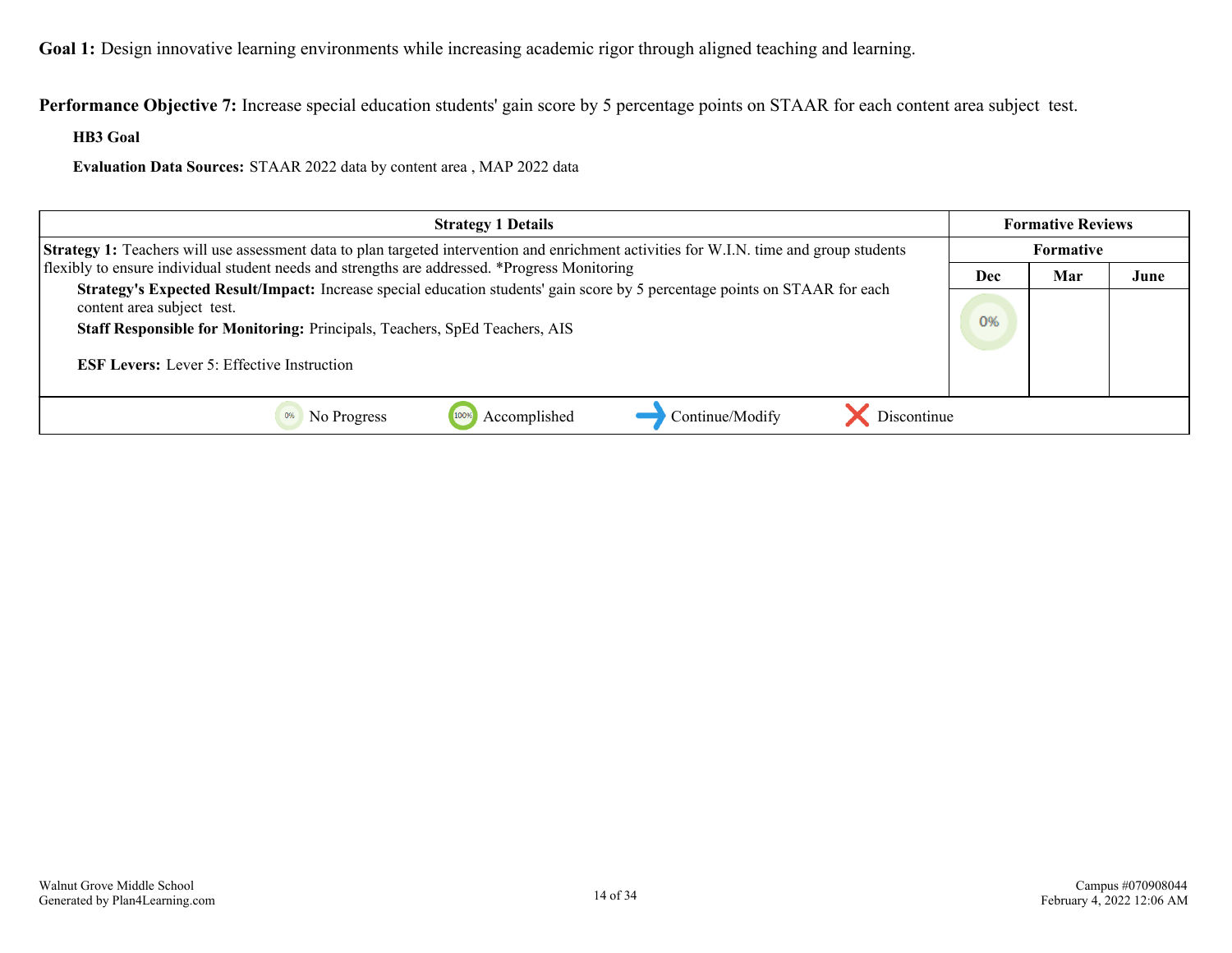**Performance Objective 8:** Increase Emergent Bilingual Total EL Academic Growth Score in reading and math by 10 percentage points on STAAR assessments by May 2022.

**HB3 Goal**

**Evaluation Data Sources:** STAAR 2022 LEP data by content, MAP Growth 2021-22 data

| <b>Strategy 1 Details</b>                                                                                                                                                                                                  |            | <b>Formative Reviews</b> |      |
|----------------------------------------------------------------------------------------------------------------------------------------------------------------------------------------------------------------------------|------------|--------------------------|------|
| Strategy 1: Teachers will provide Accelerated Instruction for qualifying Emergent Bilingual students and will use assessment data to plan                                                                                  |            | <b>Formative</b>         |      |
| targeted intervention.                                                                                                                                                                                                     | <b>Dec</b> | Mar                      | June |
| Strategy's Expected Result/Impact: Increase Emergent Bilingual students' performance by 10 percentage points in each content<br>area on STAAR.<br>Staff Responsible for Monitoring: ESL Teacher, Teachers, Principals, AIS | 35%        |                          |      |
| TEA Priorities: Build a foundation of reading and math - ESF Levers: Lever 2: Effective, Well-Supported Teachers, Lever 5:<br>Effective Instruction                                                                        |            |                          |      |
| Accomplished<br>Discontinue<br>Continue/Modify<br>No Progress                                                                                                                                                              |            |                          |      |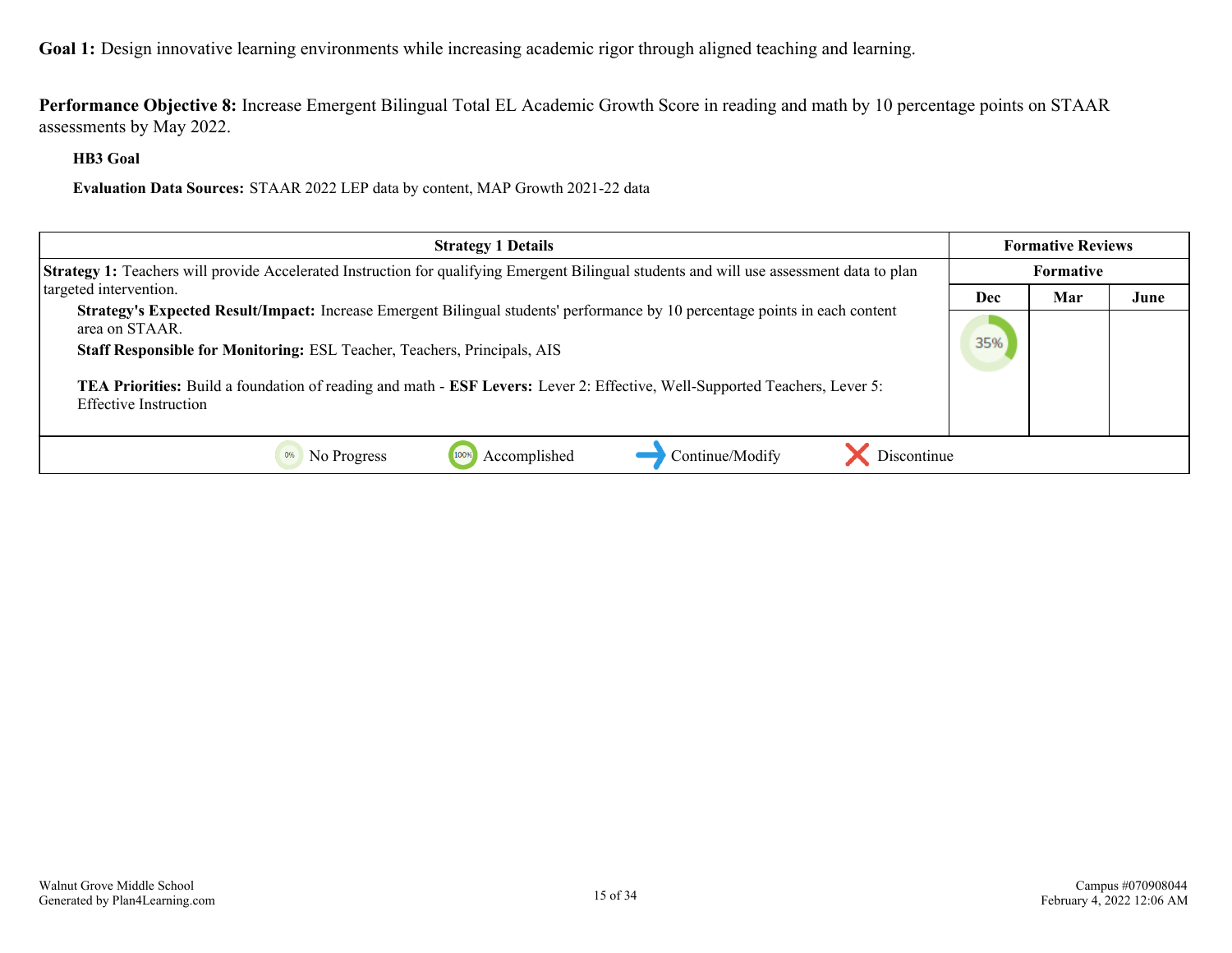<span id="page-15-0"></span>Goal 2: Develop a comprehensive staffing plan to foster innovation, effective communication and a high performing culture throughout the district.

**Performance Objective 1:** Develop and execute a high level recruitment plan by maintaining a 90% or above overall market value (using the TASB comparison group) of employee salaries as measured by TASB.

**Evaluation Data Sources:** Yearly TASB Salary Study

|                                                         | <b>Strategy 1 Details</b> |                 |             |     | <b>Formative Reviews</b> |      |
|---------------------------------------------------------|---------------------------|-----------------|-------------|-----|--------------------------|------|
| <b>Strategy 1: District Level Performance Objective</b> |                           |                 |             |     | Formative                |      |
|                                                         |                           |                 |             | Dec | Mar                      | June |
|                                                         |                           |                 |             | 0%  |                          |      |
|                                                         |                           |                 |             |     |                          |      |
| No Progress<br>0%                                       | Accomplished<br>100%      | Continue/Modify | Discontinue |     |                          |      |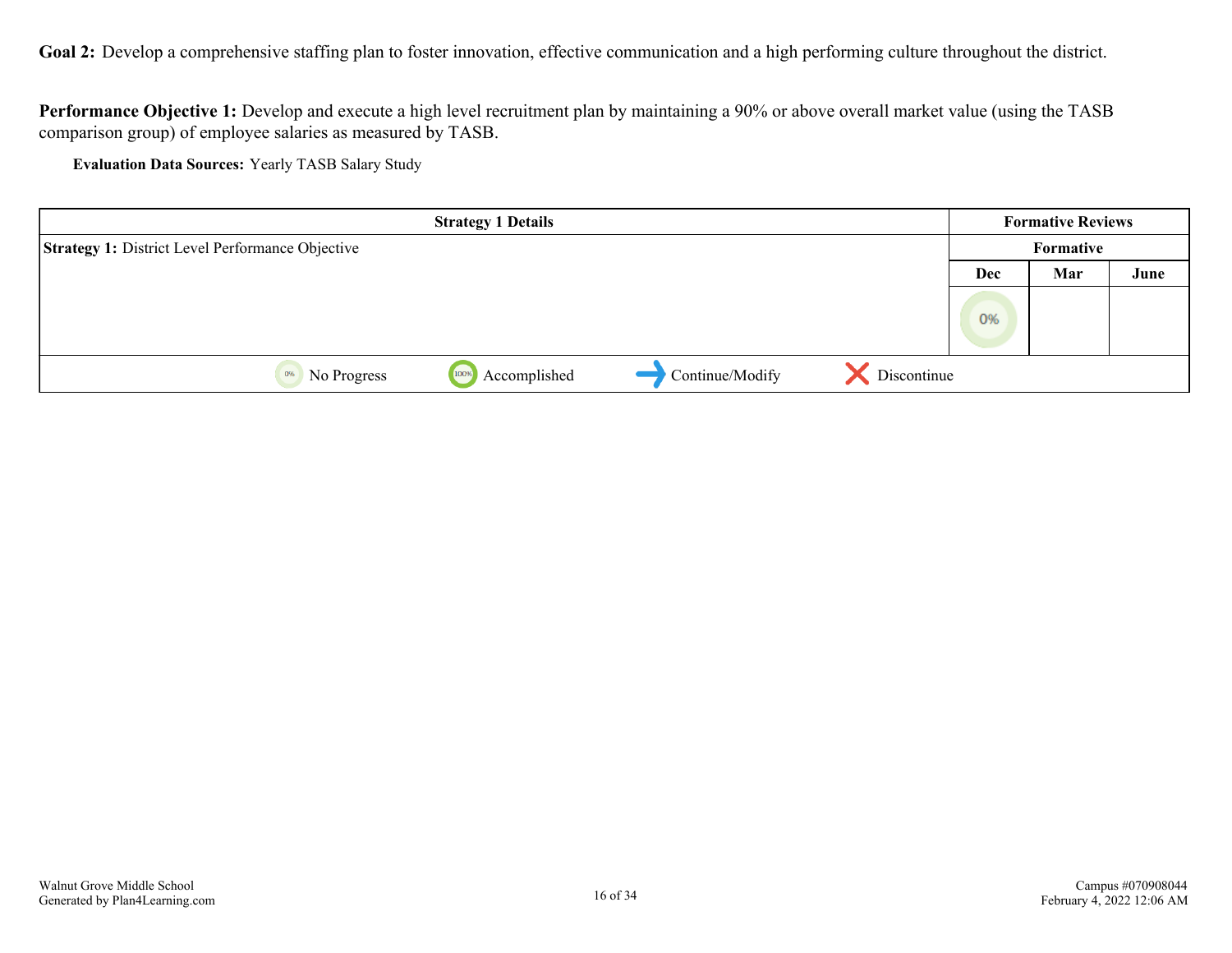**Goal 2:** Develop a comprehensive staffing plan to foster innovation, effective communication and a high performing culture throughout the district.

**Performance Objective 2:** Identify and provide support systems needed to increase staff attendance and retain quality staff as measured by the district survey with a 2% increase in employee satisfaction.

**Evaluation Data Sources:** District Staff Survey

| <b>Strategy 1 Details</b>                                                                                                                                                                                                         |     | <b>Formative Reviews</b> |      |
|-----------------------------------------------------------------------------------------------------------------------------------------------------------------------------------------------------------------------------------|-----|--------------------------|------|
| Strategy 1: New staff on campus will participate in the MISD mentorship program. All staff will be included campus wide celebrations,                                                                                             |     | <b>Formative</b>         |      |
| culture and climate building activities, and PTV lunches.                                                                                                                                                                         | Dec | Mar                      | June |
| <b>Strategy's Expected Result/Impact:</b> retain quality staff as measured by the district survey with a 2% increase in employee<br>satisfaction.<br>Staff Responsible for Monitoring: Principals, Campus Mentors, Buddy Teachers | 40% |                          |      |
| TEA Priorities: Recruit, support, retain teachers and principals - ESF Levers: Lever 2: Effective, Well-Supported Teachers                                                                                                        |     |                          |      |
| Discontinue<br>Accomplished<br>Continue/Modify<br>No Progress                                                                                                                                                                     |     |                          |      |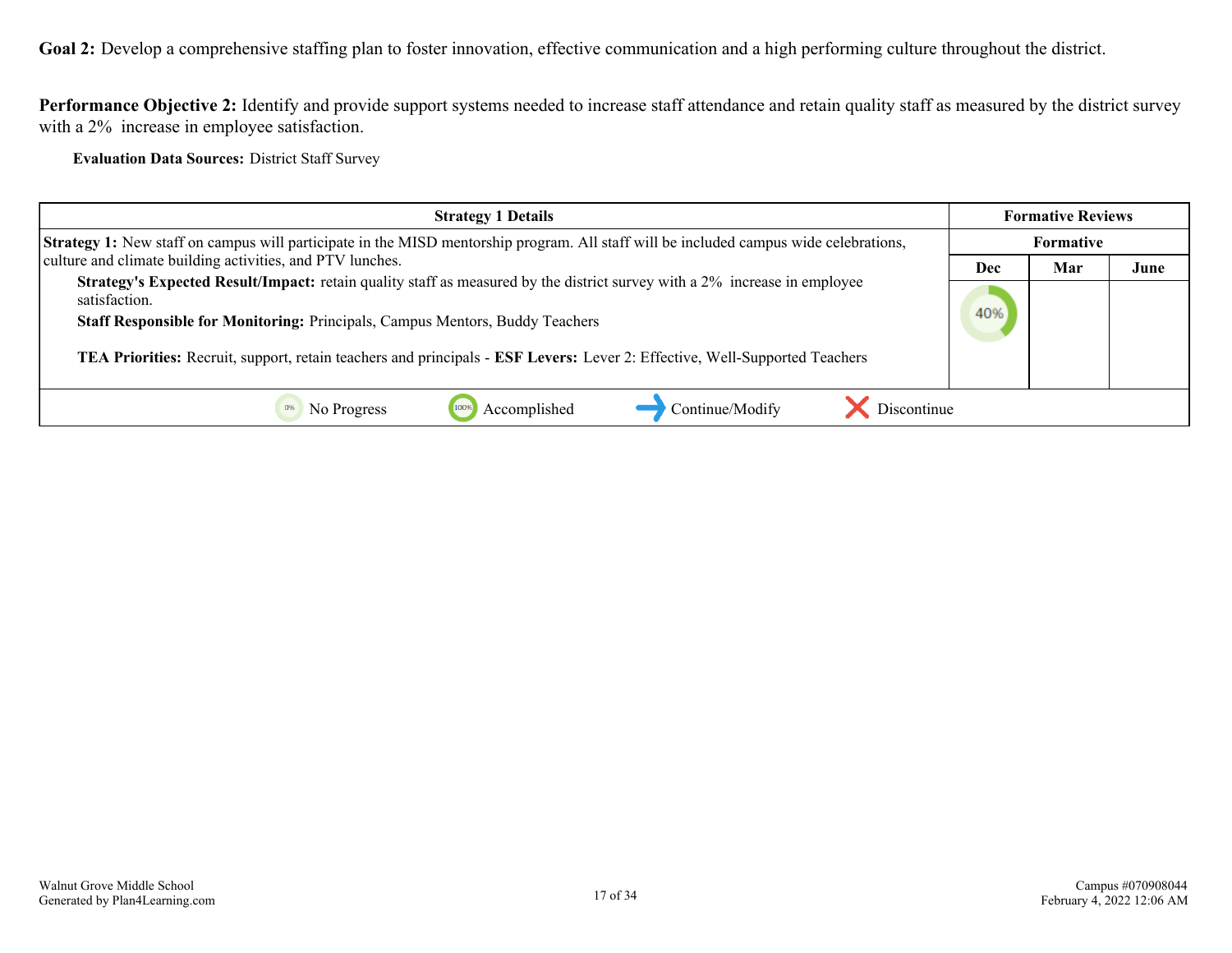Goal 2: Develop a comprehensive staffing plan to foster innovation, effective communication and a high performing culture throughout the district.

**Performance Objective 3:** Design and facilitate opportunities to build leadership capacity in staff as seen through survey feedback with a 2% increase in satisfaction of all participants in leadership opportunities.

**Evaluation Data Sources:** AP Academy Survey MALA Survey Any additional Leadership type academies or programs

| <b>Strategy 1 Details</b>                                                                                                                                                                                                                                                                                          |           | <b>Formative Reviews</b> |      |
|--------------------------------------------------------------------------------------------------------------------------------------------------------------------------------------------------------------------------------------------------------------------------------------------------------------------|-----------|--------------------------|------|
| Strategy 1: Staff and Lead Teachers that receive outside Professional Development will lead campus Professional Development during PLC                                                                                                                                                                             | Formative |                          |      |
| and on PD days                                                                                                                                                                                                                                                                                                     | Dec       | Mar                      | June |
| Strategy's Expected Result/Impact: 2% increase in satisfaction of all participants in leadership opportunities.<br>Staff Responsible for Monitoring: Principals and Lead Teachers<br>TEA Priorities: Recruit, support, retain teachers and principals - ESF Levers: Lever 1: Strong School Leadership and Planning | 35%       |                          |      |
| Continue/Modify<br>Accomplished<br>Discontinue<br>No Progress                                                                                                                                                                                                                                                      |           |                          |      |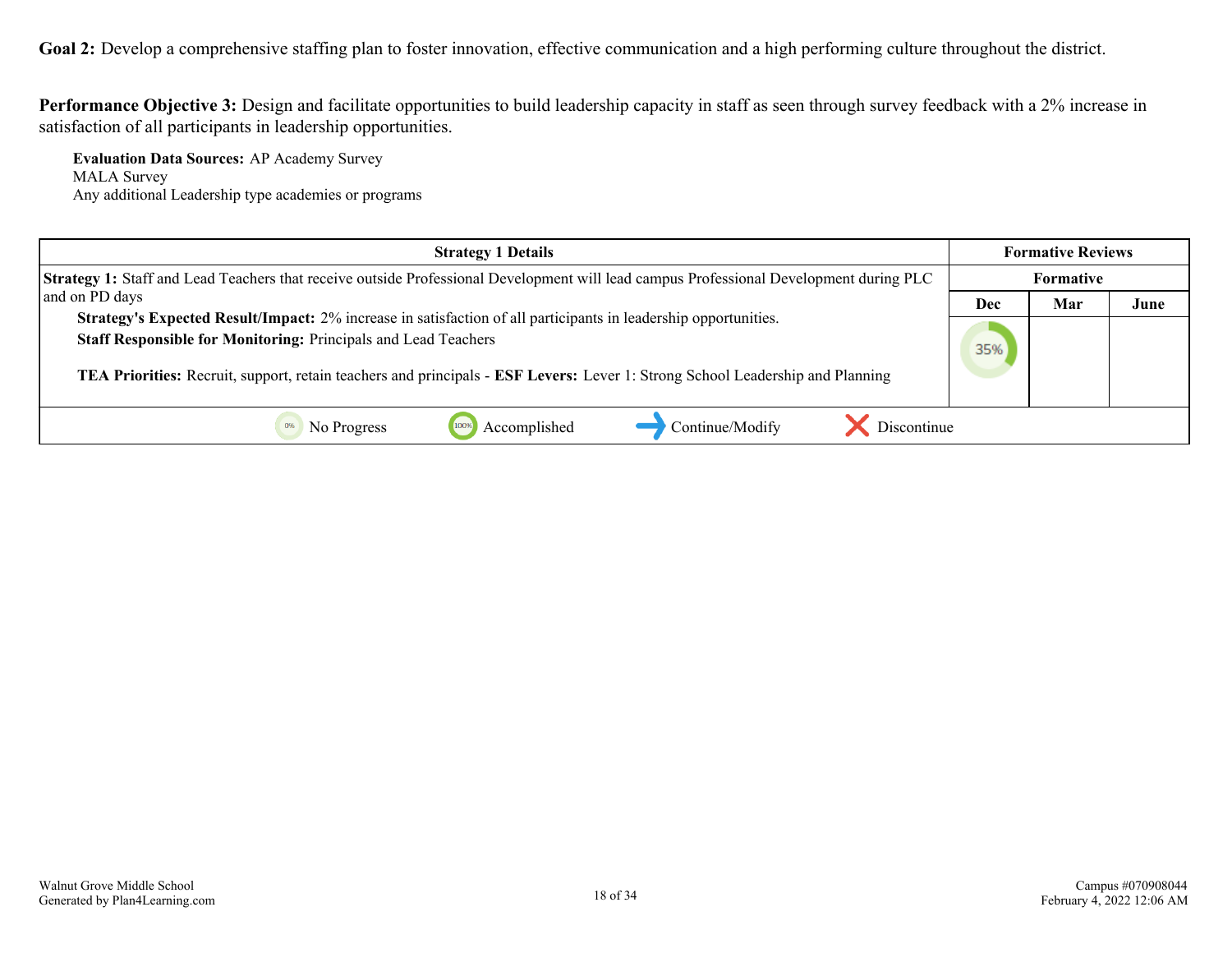<span id="page-18-0"></span>Performance Objective 1: Enhance success for all students by supporting their social and emotional development in a variety of coordinated efforts to honor relationships and celebrate the power of diversity which is measured by an increase in 3 out of the 5 competencies from the personal skills survey.

**Evaluation Data Sources:** Survey Results

| <b>Strategy 1 Details</b>                                                                                                                    | <b>Formative Reviews</b> |                          |      |
|----------------------------------------------------------------------------------------------------------------------------------------------|--------------------------|--------------------------|------|
| <b>Strategy 1:</b> Counselors will provide Mindful Mondays and Circle times weekly for staff to use during class time.                       | Formative                |                          |      |
| Strategy's Expected Result/Impact: increase in 3 out of the 5 competencies from the personal skills survey                                   | Mar<br><b>Dec</b>        |                          | June |
| Staff Responsible for Monitoring: Principals, Counselors, Teachers<br><b>ESF Levers:</b> Lever 3: Positive School Culture                    | 40%                      |                          |      |
| <b>Strategy 2 Details</b>                                                                                                                    |                          | <b>Formative Reviews</b> |      |
| <b>Strategy 2:</b> Several resources will be provided to support SEL with students such as PALs, Next Step counseling, and the district LPC. |                          | <b>Formative</b>         |      |
| <b>Strategy's Expected Result/Impact:</b> increase in 3 out of the 5 competencies from the personal skills survey                            | <b>Dec</b>               | Mar                      | June |
| <b>Staff Responsible for Monitoring: Counselors, Principal</b><br><b>ESF Levers:</b> Lever 3: Positive School Culture                        | 35%                      |                          |      |
| Discontinue<br>Continue/Modify<br>Accomplished<br>0%<br>No Progress<br>100%                                                                  |                          |                          |      |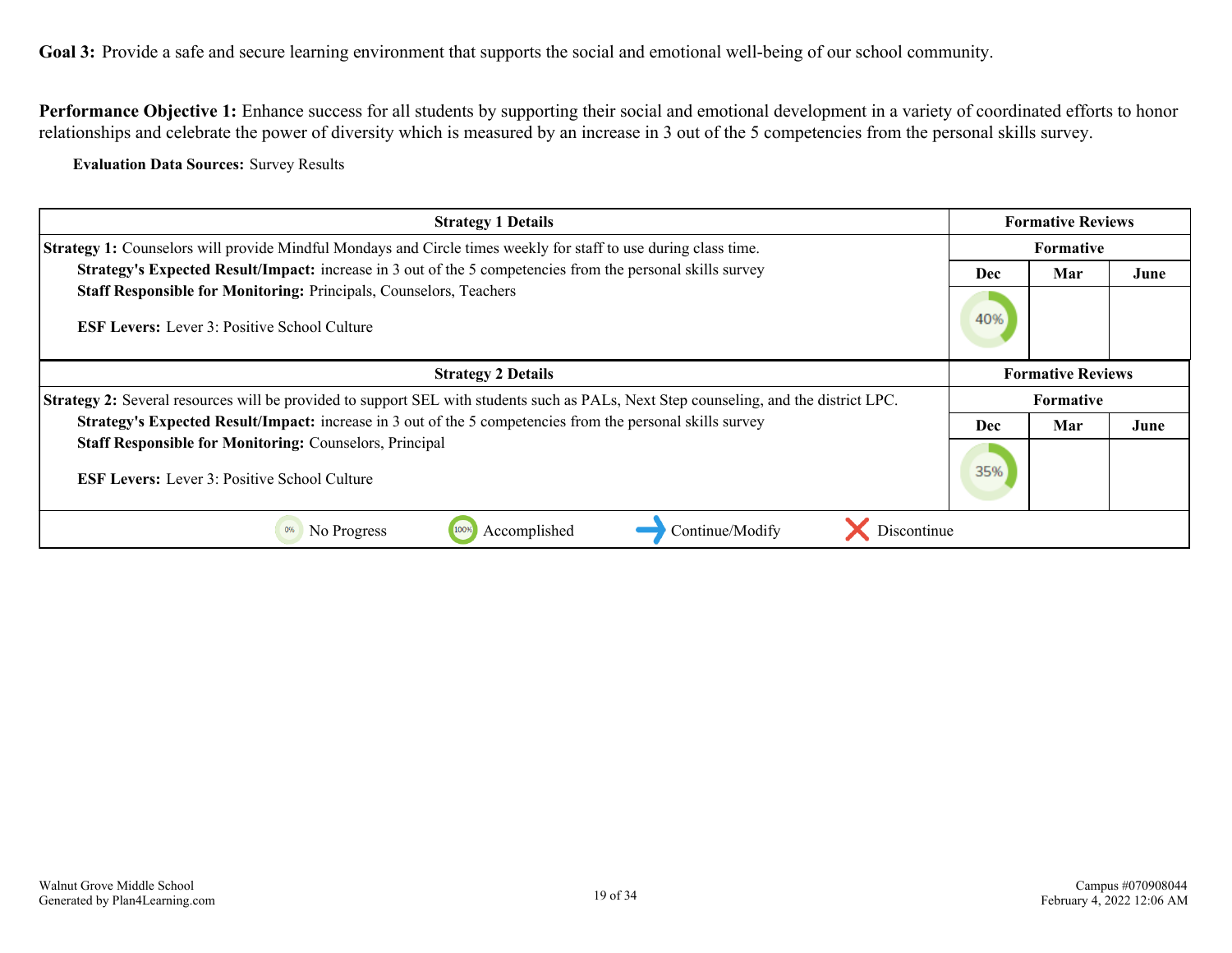**Performance Objective 2:** Develop and execute a safety and security plan at the district and campus levels as measured by an increase of 5% in positive responses to safety and security survey questions.

**Evaluation Data Sources:** District Staff Feedback (Survey) District Parent Feedback (Survey) District Student Feedback (Survey)

| <b>Strategy 1 Details</b>                                                                                                                                                                       |      | <b>Formative Reviews</b> |      |  |
|-------------------------------------------------------------------------------------------------------------------------------------------------------------------------------------------------|------|--------------------------|------|--|
| <b>Strategy 1:</b> The campus crisis plan outlines all policies and procedures in case of emergency. The Campus Safety Team will help facilitate                                                |      | <b>Formative</b>         |      |  |
| campus drills and communicate with members of the district safety and security team.<br>We use See It, Hear It, Stop It to allow students to report bullying incidents anonymously.             | Dec  | Mar                      | June |  |
| <b>Strategy's Expected Result/Impact:</b> increase of 5% in positive responses to safety and security survey questions<br>Staff Responsible for Monitoring: Principals, SRO, Campus Safety Team | 50%  |                          |      |  |
| <b>Strategy 2 Details</b>                                                                                                                                                                       |      | <b>Formative Reviews</b> |      |  |
| <b>Strategy 2:</b> Raptor and Access Control will be utilized for all visitors to campus.                                                                                                       |      | <b>Formative</b>         |      |  |
| <b>Strategy's Expected Result/Impact:</b> increase of 5% in positive responses to safety and security survey questions                                                                          | Dec  | Mar                      | June |  |
| Staff Responsible for Monitoring: Principals, SRO, Campus Safety Team                                                                                                                           | 100% | 100%                     |      |  |
| 0%<br>Discontinue<br>No Progress<br>1009<br>Continue/Modify<br>Accomplished                                                                                                                     |      |                          |      |  |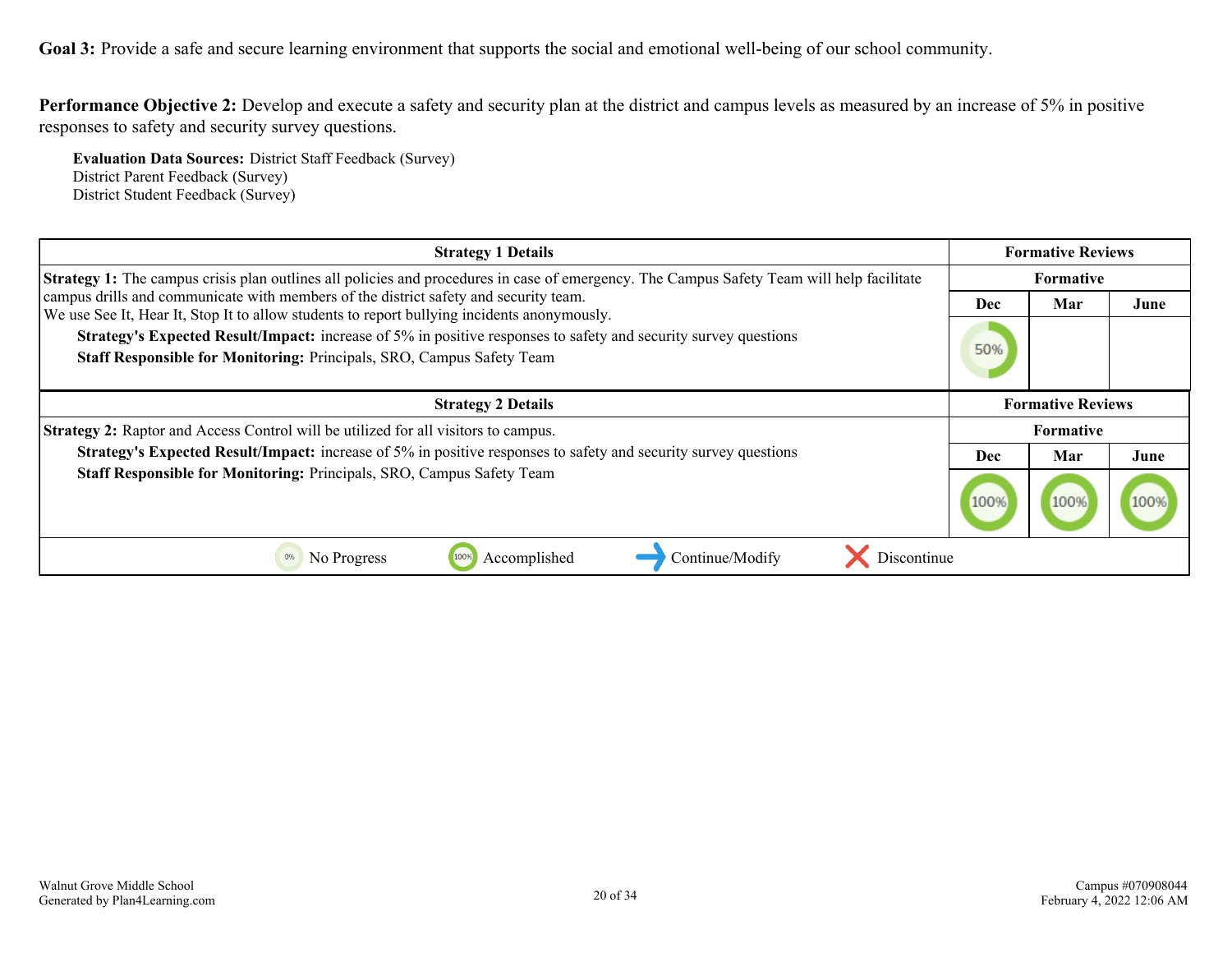**Performance Objective 3:** Provide professional development and prevention programming for best practices for prevention and management outlined in state guidelines.

**Evaluation Data Sources:** Prevention programs implemented on campuses reflected by the number of students in attendance.

| <b>Strategy 1 Details</b>                                                                                       |     |     | <b>Formative Reviews</b> |
|-----------------------------------------------------------------------------------------------------------------|-----|-----|--------------------------|
| <b>Strategy 1:</b> Utilize Aim for Success for prevention and management that are outlined in state guidelines. |     |     |                          |
| Strategy's Expected Result/Impact: Prevention and management                                                    | Dec | Mar | June                     |
| <b>Staff Responsible for Monitoring: Principals, counselors</b>                                                 |     |     |                          |
| <b>ESF Levers:</b> Lever 3: Positive School Culture                                                             | 35% |     |                          |
| Accomplished<br>Continue/Modify<br>Discontinue<br>1009<br>No Progress                                           |     |     |                          |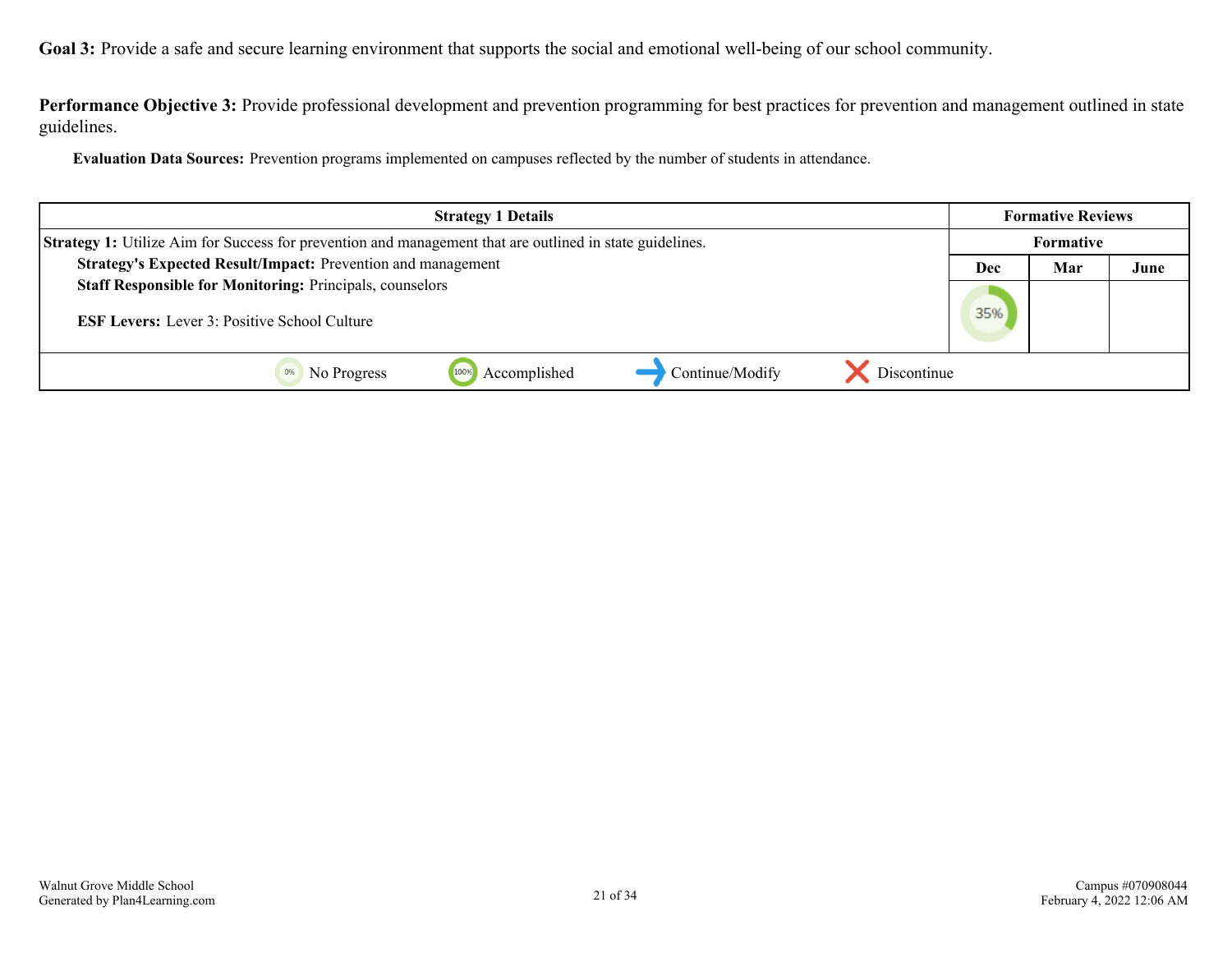**Performance Objective 4:** Implementation of active Diversity Council to celebrate the power of diversity, as listed in the District's cultural tenets.

**Evaluation Data Sources:** Diversity Council feedback

| <b>Strategy 1 Details</b>                                                                                                                                                      | <b>Formative Reviews</b> |     |      |
|--------------------------------------------------------------------------------------------------------------------------------------------------------------------------------|--------------------------|-----|------|
| <b>Strategy 1:</b> Recognize cultures and holidays each month through literature, library lessons, information posted on the website and                                       |                          |     |      |
| announcements shared.                                                                                                                                                          | Dec                      | Mar | June |
| Strategy's Expected Result/Impact: Greater awareness, recognition, and celebration of our students' diverse backgrounds<br><b>ESF Levers:</b> Lever 3: Positive School Culture |                          |     |      |
| Discontinue<br>Continue/Modify<br>Accomplished<br>1009<br>No Progress                                                                                                          |                          |     |      |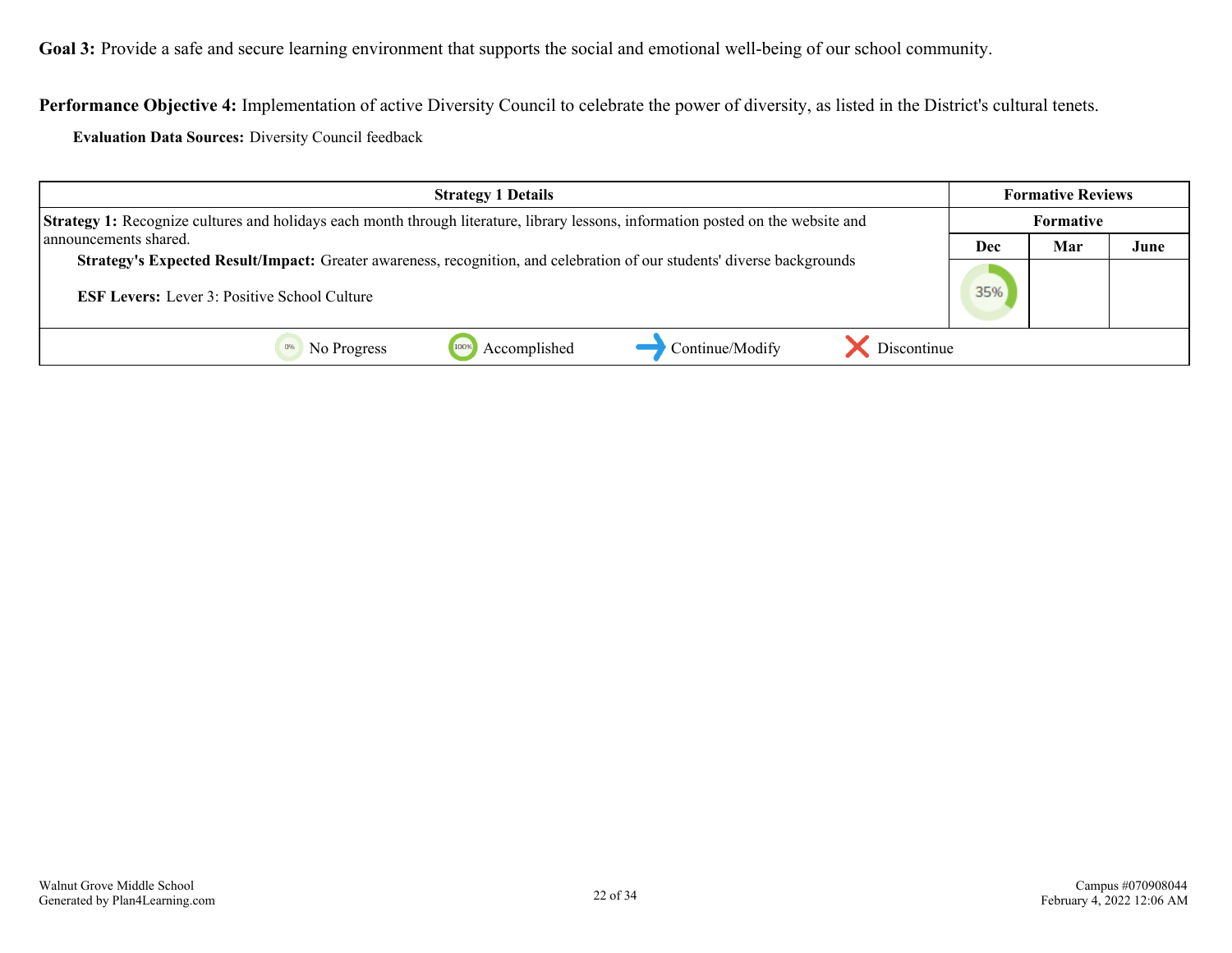<span id="page-22-0"></span>Goal 4: Facilitate budget process and building designs through allocated district resources that foster flexible and innovative learning spaces.

**Performance Objective 1:** Develop a comprehensive facilities plan to guide financial decisions related to future site acquisitions, new construction, and renovation of existing facilities with 100% within or under budget.

| <b>Strategy 1 Details</b>                                                                                 |     |           | <b>Formative Reviews</b> |
|-----------------------------------------------------------------------------------------------------------|-----|-----------|--------------------------|
| <b>Strategy 1:</b> Meet annually with site based committee to consider future campus and furniture needs. |     | Formative |                          |
| Strategy's Expected Result/Impact: Remain up to date and prepared for future needs                        | Dec | Mar       | June                     |
| <b>Staff Responsible for Monitoring: Principals</b>                                                       |     |           |                          |
|                                                                                                           | 0%  |           |                          |
|                                                                                                           |     |           |                          |
| Accomplished<br>Continue/Modify<br>Discontinue<br>1009<br>No Progress                                     |     |           |                          |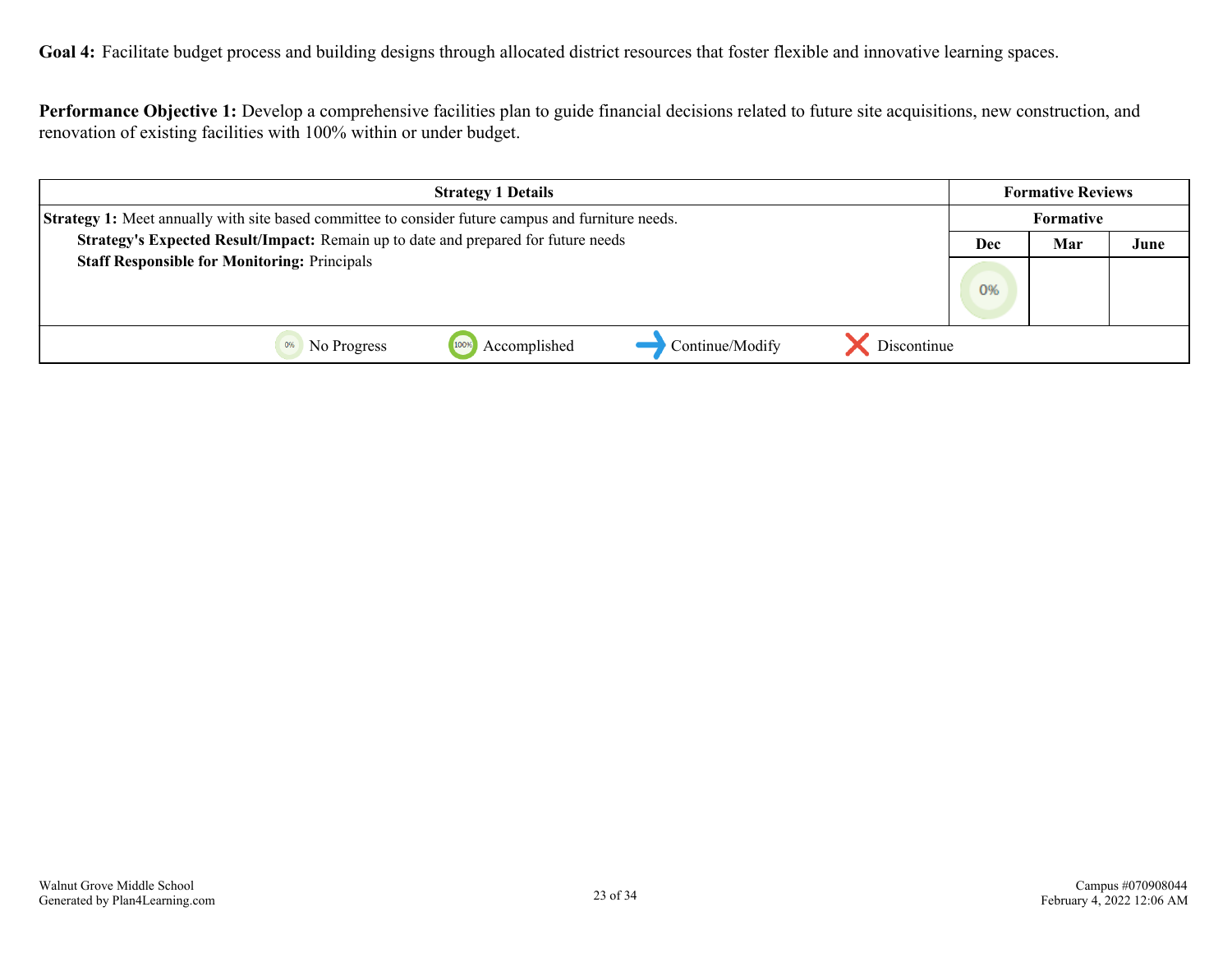**Goal 4:** Facilitate budget process and building designs through allocated district resources that foster flexible and innovative learning spaces.

**Performance Objective 2:** Develop a budgeting process to guide financial decisions related to instructional design and engagement resulting in a 1% reduction in cross-function transfers and a fund balance percentage above 30% (exclusive of the amount of the TIRZ transfer).

| <b>Strategy 1 Details</b>                                                          |              |                 |             | <b>Formative Reviews</b> |           |      |
|------------------------------------------------------------------------------------|--------------|-----------------|-------------|--------------------------|-----------|------|
| <b>Strategy 1:</b> Develop budget and align financial expenditures to campus goals |              |                 |             |                          | Formative |      |
| Strategy's Expected Result/Impact: zero cross function                             |              |                 |             | Dec                      | Mar       | June |
| <b>Staff Responsible for Monitoring: Principal</b>                                 |              |                 |             | 30%                      |           |      |
| 1009<br>No Progress                                                                | Accomplished | Continue/Modify | Discontinue |                          |           |      |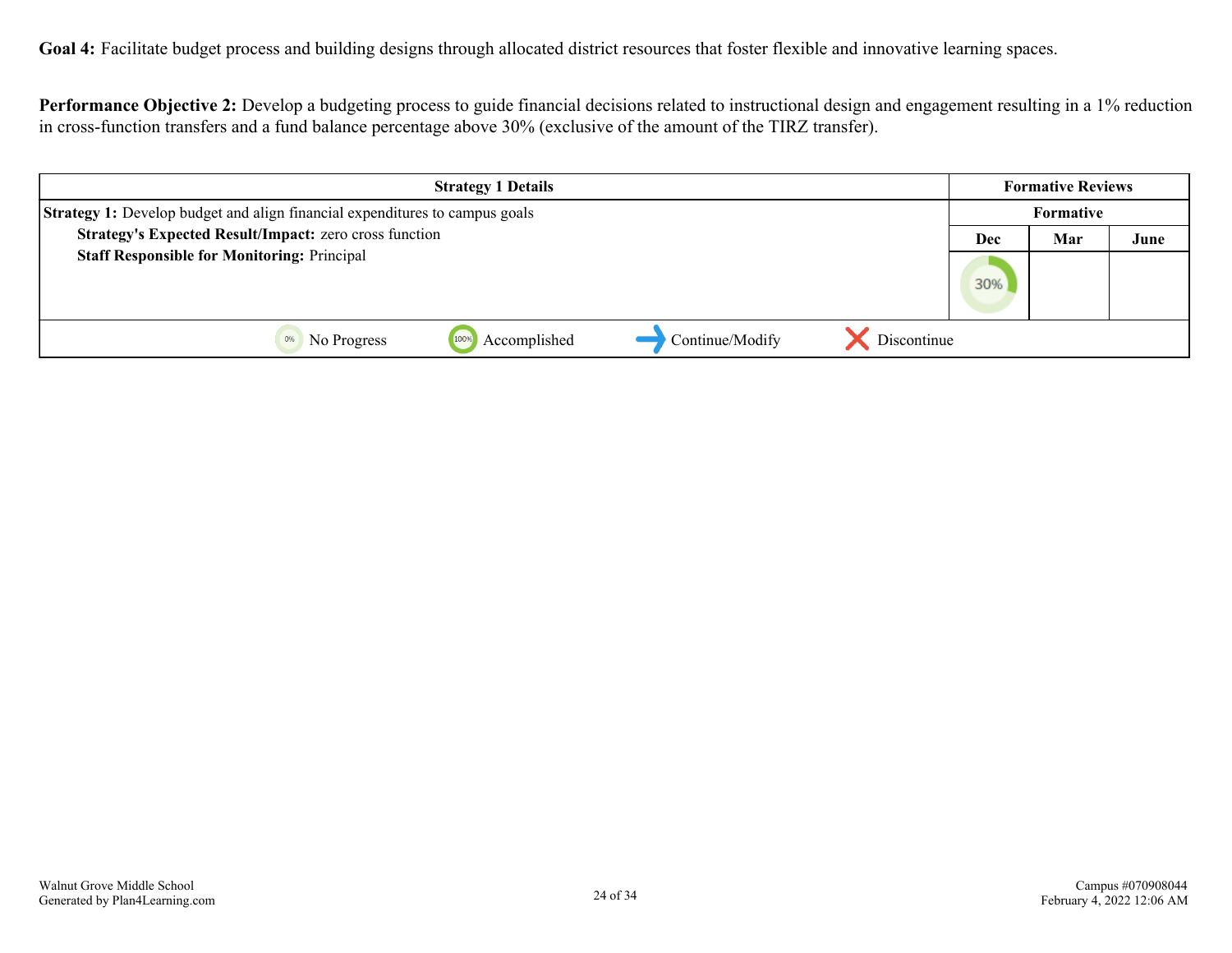**Goal 4:** Facilitate budget process and building designs through allocated district resources that foster flexible and innovative learning spaces.

**Performance Objective 3:** Receive a Superior Rating on the Financial Integrity Reporting System of Texas (the FIRST accountability system).

|                                                         | <b>Strategy 1 Details</b> |                 |             |           | <b>Formative Reviews</b> |      |
|---------------------------------------------------------|---------------------------|-----------------|-------------|-----------|--------------------------|------|
| <b>Strategy 1: District Level Performance Objective</b> |                           |                 |             | Formative |                          |      |
|                                                         |                           |                 |             | Dec       | Mar                      | June |
|                                                         |                           |                 |             |           |                          |      |
| No Progress<br>0%                                       | Accomplished<br>100%      | Continue/Modify | Discontinue |           |                          |      |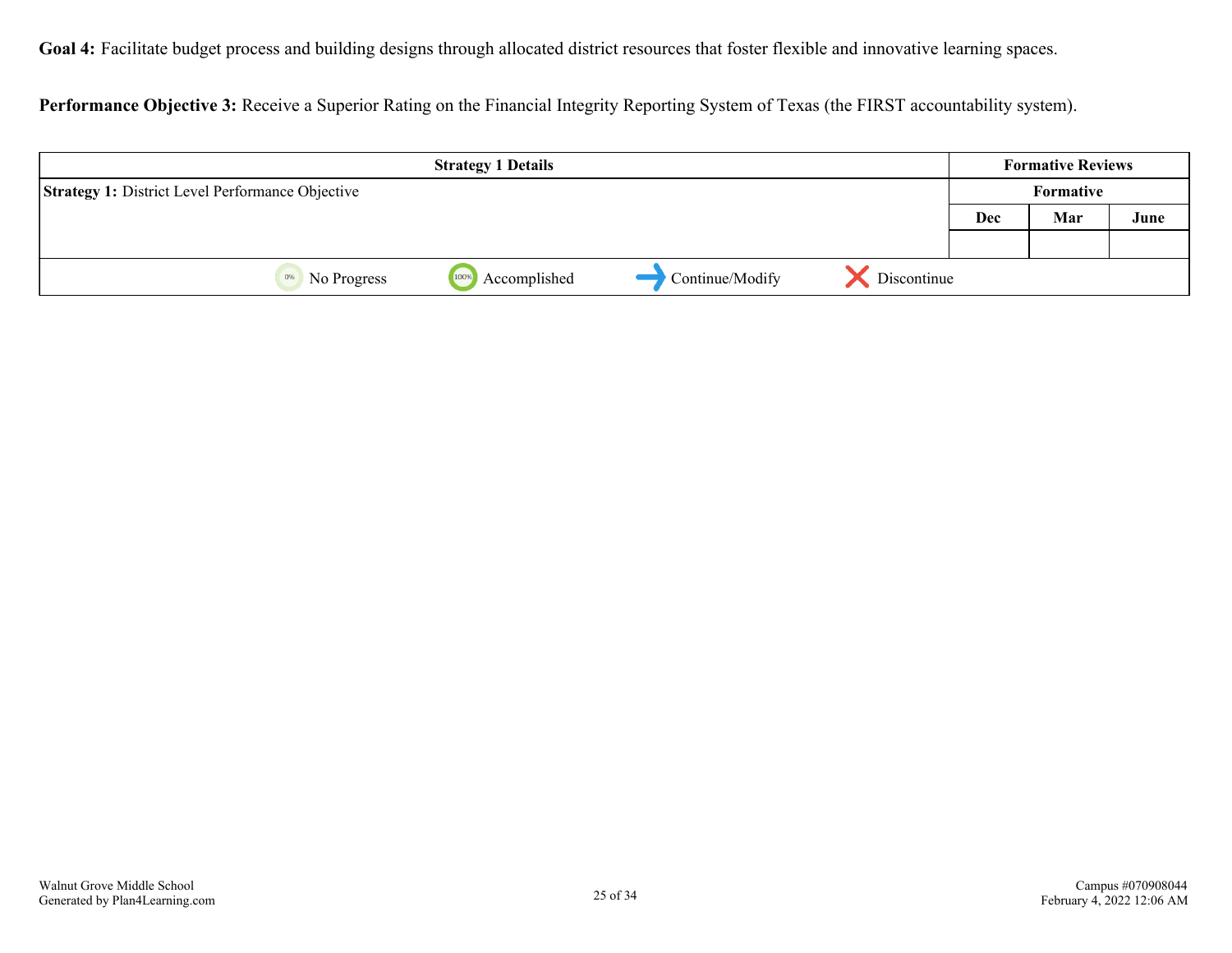<span id="page-25-0"></span>Goal 5: Provide support and resources to cultivate customization and personalization through blended learning opportunities.

**Performance Objective 1:** Deliver a structured professional development plan to support curriculum and technology integration with an increase of 2% of teachers believing the professional development increased the effectiveness of their teaching and learning.

**Evaluation Data Sources:** Anonymous feedback data on all district PD

| <b>Strategy 1 Details</b>                                                                                                                                                                                                                                                                                                                                                                                                                                          | <b>Formative Reviews</b> |                  |      |
|--------------------------------------------------------------------------------------------------------------------------------------------------------------------------------------------------------------------------------------------------------------------------------------------------------------------------------------------------------------------------------------------------------------------------------------------------------------------|--------------------------|------------------|------|
| <b>Strategy 1:</b> Provide structured, timely professional development through iPlan Days, Campus Professional Development, Reading                                                                                                                                                                                                                                                                                                                                |                          | <b>Formative</b> |      |
| Apprenticeship, PLC, GL Instructional Meetings, Lead4Ward Trainings                                                                                                                                                                                                                                                                                                                                                                                                | Dec                      | Mar              | June |
| <b>Strategy's Expected Result/Impact:</b> increase of 2% of teachers believing the professional development increased the<br>effectiveness of their teaching and learning.<br>Staff Responsible for Monitoring: Principals, Lead Teachers, iCoach<br>TEA Priorities: Recruit, support, retain teachers and principals - ESF Levers: Lever 1: Strong School Leadership and Planning,<br>Lever 2: Effective, Well-Supported Teachers, Lever 5: Effective Instruction |                          |                  |      |
| Accomplished<br>Continue/Modify<br>Discontinue<br>No Progress                                                                                                                                                                                                                                                                                                                                                                                                      |                          |                  |      |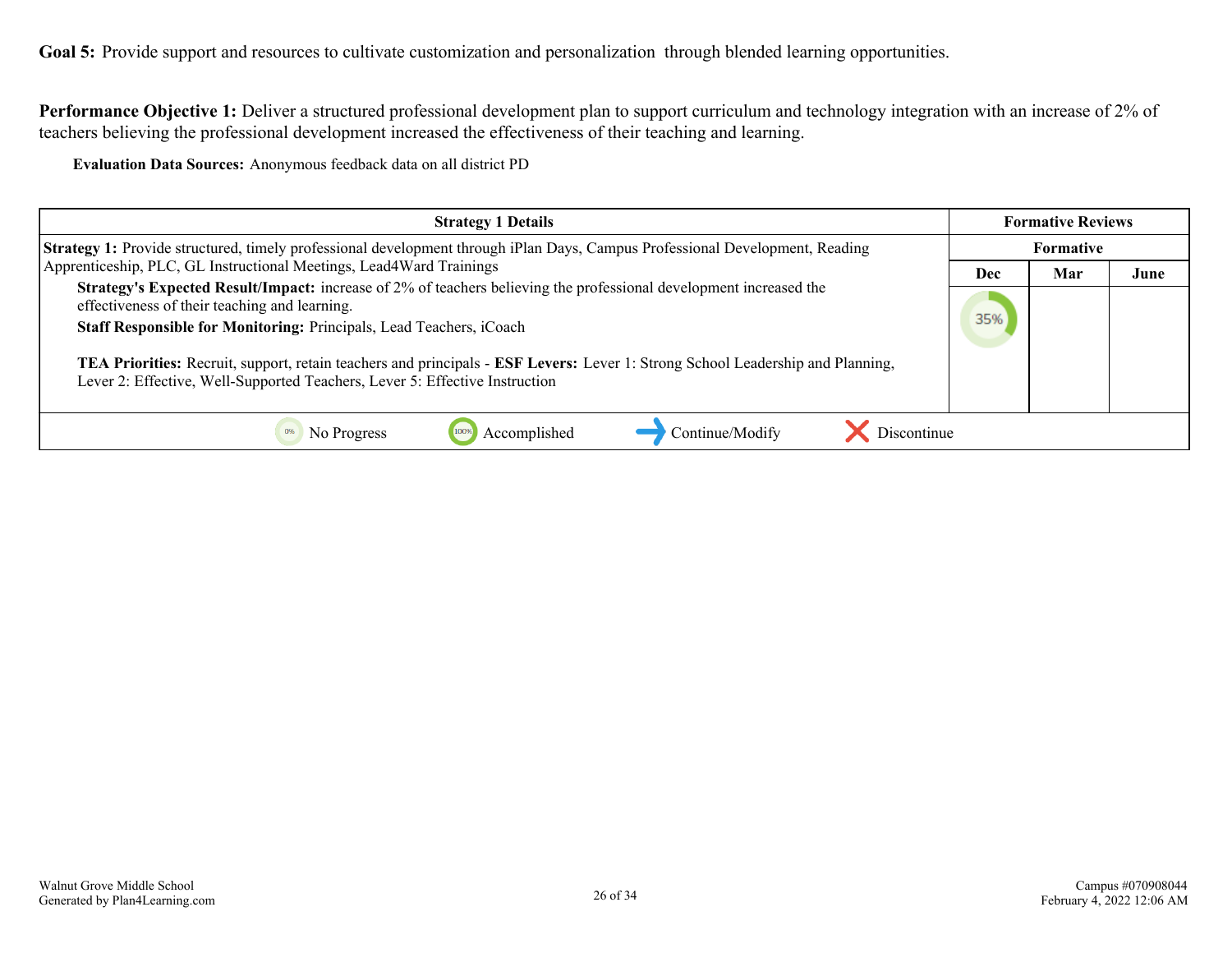Goal 5: Provide support and resources to cultivate customization and personalization through blended learning opportunities.

Performance Objective 2: Provide systems to maximize digital resources for MISD students and staff with a goal to resolve 75% of issues within 24 hours.

| <b>Strategy 1 Details</b>                               |                      |                 | <b>Formative Reviews</b> |           |     |      |
|---------------------------------------------------------|----------------------|-----------------|--------------------------|-----------|-----|------|
| <b>Strategy 1: District Level Performance Objective</b> |                      |                 |                          | Formative |     |      |
|                                                         |                      |                 |                          | Dec       | Mar | June |
|                                                         |                      |                 |                          |           |     |      |
| No Progress<br>0%                                       | Accomplished<br>100% | Continue/Modify | Discontinue              |           |     |      |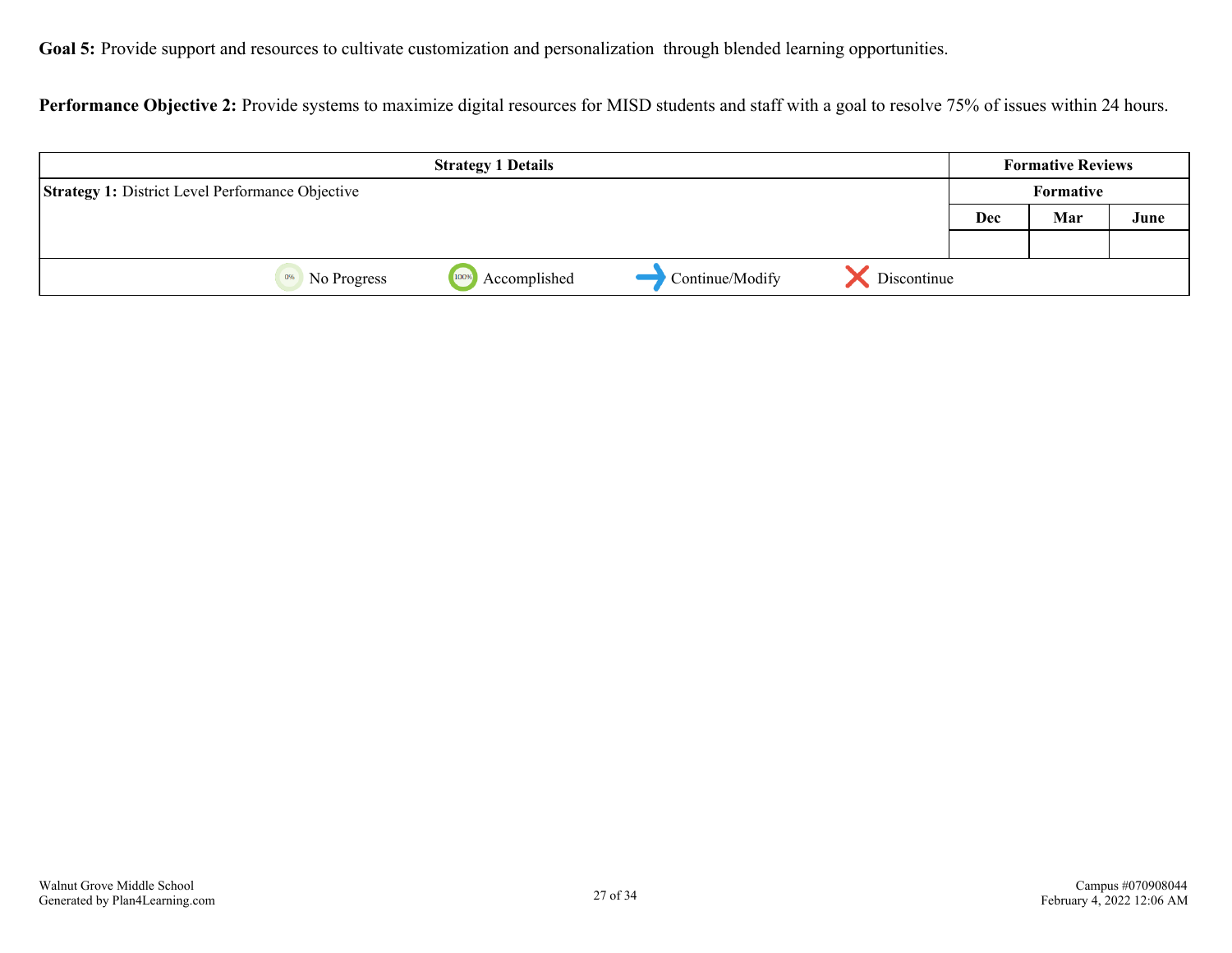**Performance Objective 3:** Develop and implement a plan for the lifecycle of technology resources (e.g. network and physical security infrastructure, end user devices, and software) to anticipate future needs, inform the district budget and future bond referendums to support district goals and standards.

| <b>Strategy 1 Details</b>                               |                      |                 | <b>Formative Reviews</b> |     |                  |      |
|---------------------------------------------------------|----------------------|-----------------|--------------------------|-----|------------------|------|
| <b>Strategy 1: District Level Performance Objective</b> |                      |                 |                          |     | <b>Formative</b> |      |
|                                                         |                      |                 |                          | Dec | Mar              | June |
|                                                         |                      |                 |                          |     |                  |      |
| 0%<br>No Progress                                       | Accomplished<br>100% | Continue/Modify | Discontinue              |     |                  |      |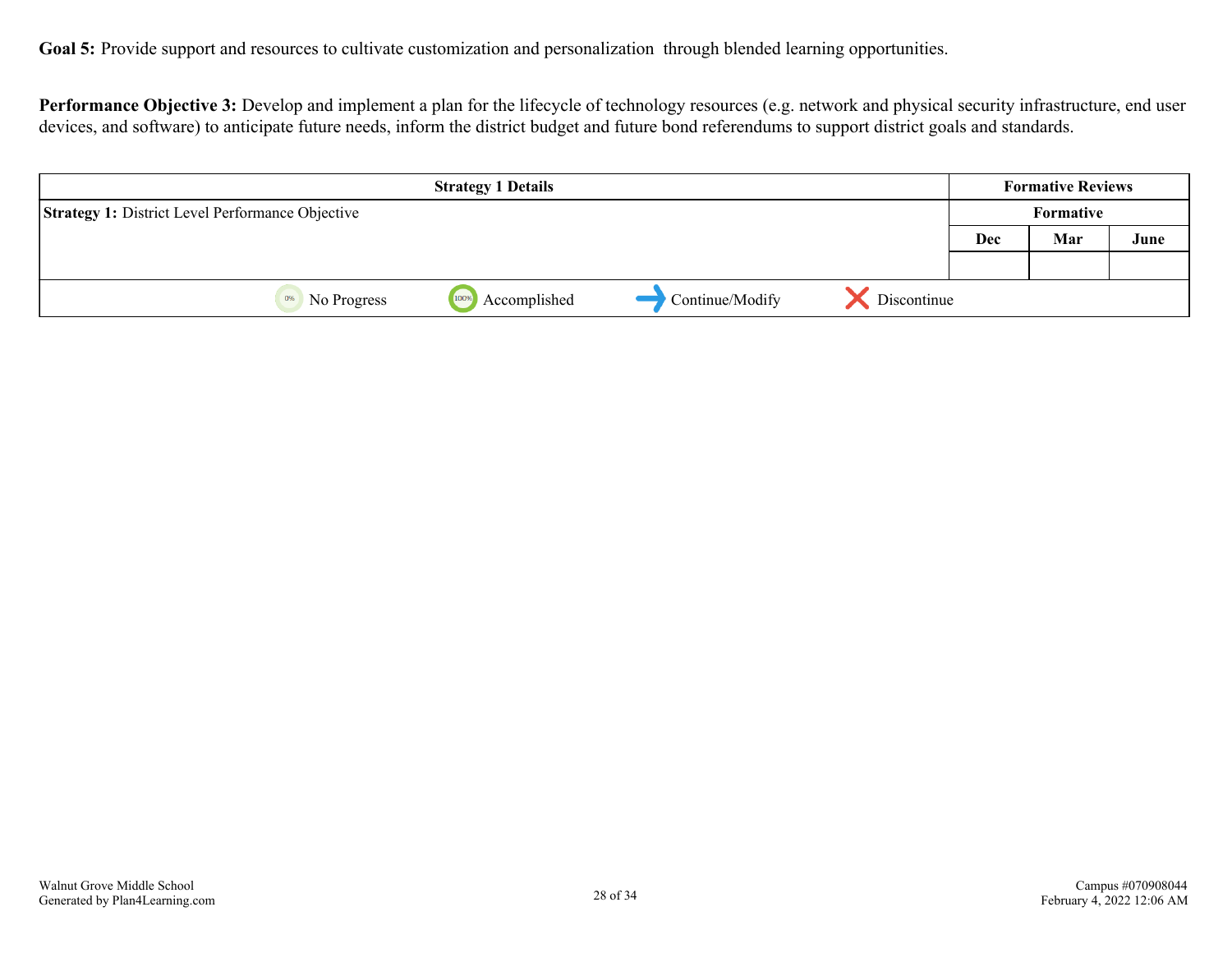<span id="page-28-0"></span>**Goal 6:** Build a strong foundation of the MISD culture through communication and engagement to empower all stakeholders.

**Performance Objective 1:** Promote MISD cultural tenants in our community by highlighting at least four best practices a month aligned with our cultural tenants.

| <b>Strategy 1 Details</b>                                                                                                    |     | <b>Formative Reviews</b> |      |  |
|------------------------------------------------------------------------------------------------------------------------------|-----|--------------------------|------|--|
| Strategy 1: Media Team Cat News promotes where to go to find news, and highlight cultural tenants on announcements.          |     | <b>Formative</b>         |      |  |
| Strategy's Expected Result/Impact: Highlight our cultural tenants and best practices.                                        | Dec | Mar                      | June |  |
| <b>Staff Responsible for Monitoring: Media Specialist, Principals</b><br><b>ESF Levers:</b> Lever 3: Positive School Culture |     |                          |      |  |
| <b>Strategy 2 Details</b>                                                                                                    |     | <b>Formative Reviews</b> |      |  |
| <b>Strategy 2:</b> Cat Grams, Staff Grams, and Staff and Student Shout-Outs in Wildcat Tales.                                |     | <b>Formative</b>         |      |  |
| Strategy's Expected Result/Impact: Highlight our cultural tenants and best practices.                                        | Dec | Mar                      | June |  |
| <b>Staff Responsible for Monitoring: Media Specialist, Principals</b><br><b>ESF Levers:</b> Lever 3: Positive School Culture | 35% |                          |      |  |
| Continue/Modify<br>0%<br>Accomplished<br>Discontinue<br>100%<br>No Progress                                                  |     |                          |      |  |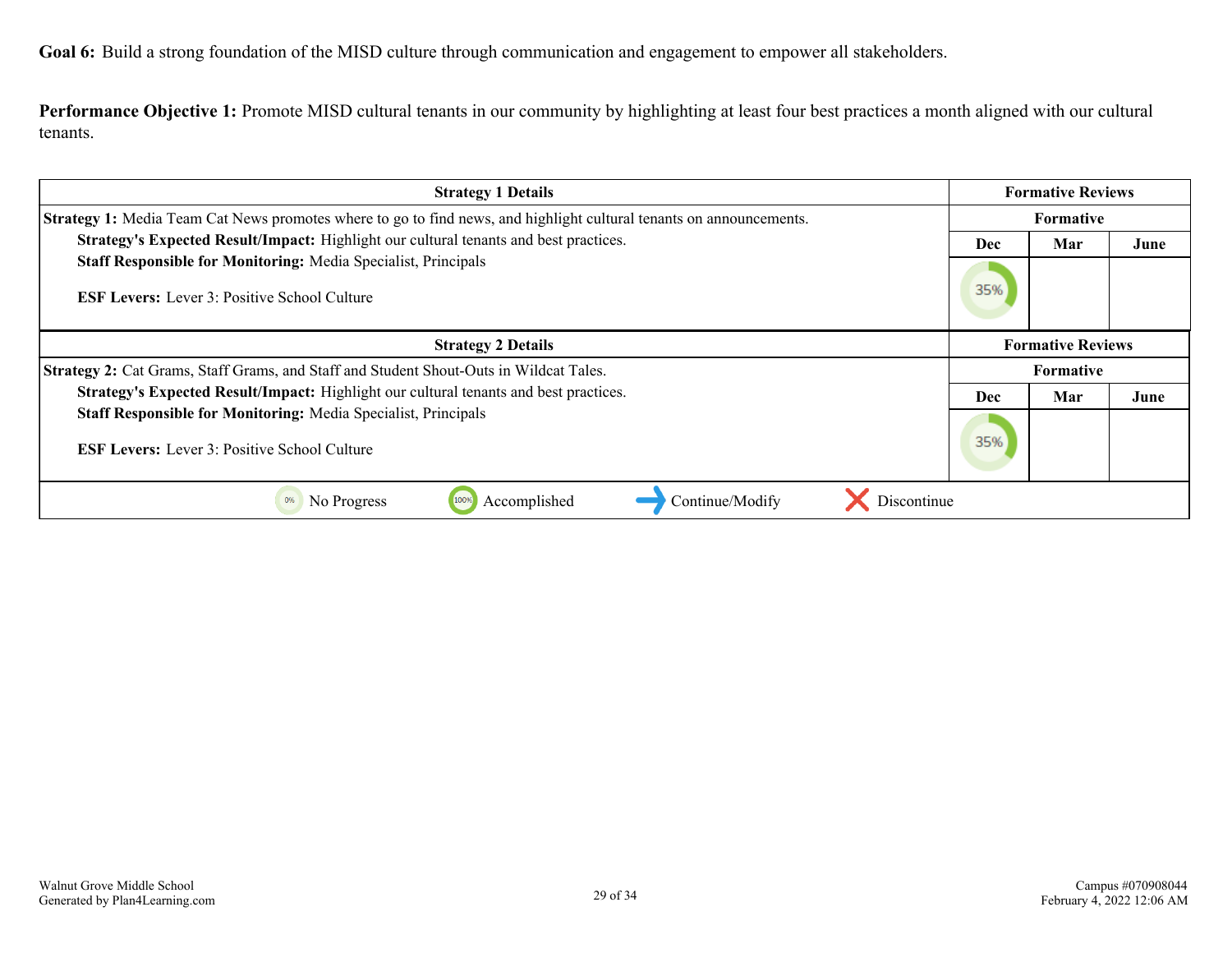**Performance Objective 2:** Be aware and collaborate with campuses by meeting with a campus principal twice a month and have weekly campus visits by department staff members.

| <b>Strategy 1 Details</b>                               |                      |                 | <b>Formative Reviews</b> |            |           |      |
|---------------------------------------------------------|----------------------|-----------------|--------------------------|------------|-----------|------|
| <b>Strategy 1: District Level Performance Objective</b> |                      |                 |                          |            | Formative |      |
|                                                         |                      |                 |                          | <b>Dec</b> | Mar       | June |
|                                                         |                      |                 |                          |            |           |      |
| 0%<br>No Progress                                       | Accomplished<br>100% | Continue/Modify | Discontinue              |            |           |      |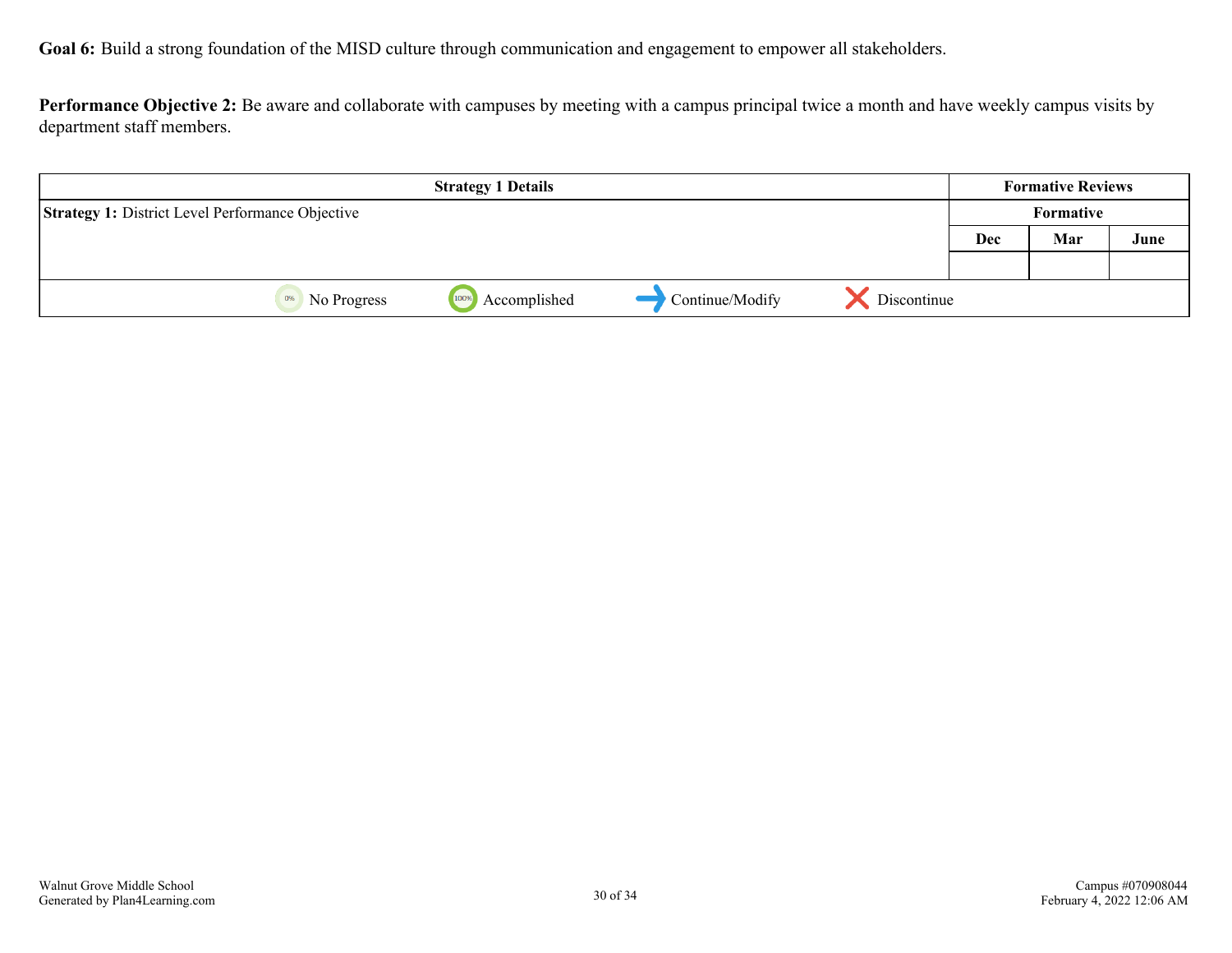**Goal 6:** Build a strong foundation of the MISD culture through communication and engagement to empower all stakeholders.

**Performance Objective 3:** Manage district website to communicate best with our school community in the most accessible and organized manner through training of all staff who manage website content, by checking and maintaining 100% website compliance, and by improving 2 methods of website accessibility.

| <b>Strategy 1 Details</b>                                                                                                      | <b>Formative Reviews</b> |                  |      |
|--------------------------------------------------------------------------------------------------------------------------------|--------------------------|------------------|------|
| <b>Strategy 1:</b> Maintain up-to-date campus website.                                                                         |                          | <b>Formative</b> |      |
| Strategy's Expected Result/Impact: Positive feedback on consistent communication as measured on district survey will increase. | Dec                      | Mar              | June |
| <b>Staff Responsible for Monitoring: LMS, Principals</b>                                                                       |                          |                  |      |
| <b>ESF Levers:</b> Lever 3: Positive School Culture                                                                            |                          |                  |      |
|                                                                                                                                |                          |                  |      |
| Continue/Modify<br>Discontinue<br>Accomplished<br>1009<br>No Progress                                                          |                          |                  |      |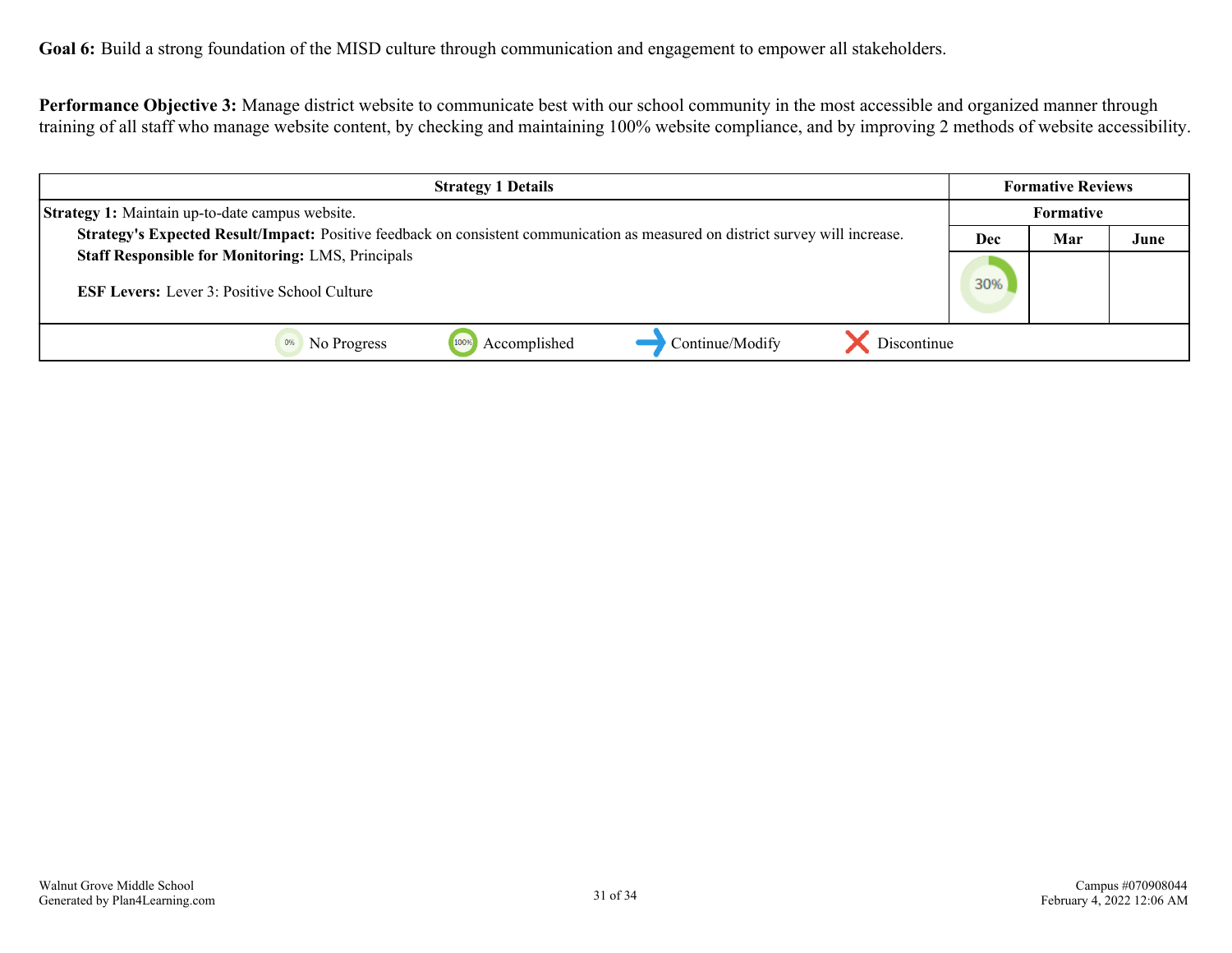**Goal 6:** Build a strong foundation of the MISD culture through communication and engagement to empower all stakeholders.

**Performance Objective 4:** Communicate with the MISD community on a weekly basis to keep information flowing from the district to community members in order to develop trust and transparency.

| <b>Strategy 1 Details</b>                                                                                                                                                                                                                                                                                                                                                                                                                                                               |  | <b>Formative Reviews</b> |      |  |
|-----------------------------------------------------------------------------------------------------------------------------------------------------------------------------------------------------------------------------------------------------------------------------------------------------------------------------------------------------------------------------------------------------------------------------------------------------------------------------------------|--|--------------------------|------|--|
| <b>Strategy 1:</b> At the end of each week, the campus newsletter Wildcat Tales will be emailed to our families and students. Our community will<br>be able to view Wildcat Tales through Twitter and Facebook. Wildcat Tales will highlight WGMS and district happenings.<br>Strategy's Expected Result/Impact: Remain in the 90th percentile for the Youth Truth Survey.<br><b>Staff Responsible for Monitoring: Principal</b><br><b>ESF Levers:</b> Lever 3: Positive School Culture |  | Formative                |      |  |
|                                                                                                                                                                                                                                                                                                                                                                                                                                                                                         |  | Mar                      | June |  |
|                                                                                                                                                                                                                                                                                                                                                                                                                                                                                         |  |                          |      |  |
|                                                                                                                                                                                                                                                                                                                                                                                                                                                                                         |  |                          |      |  |
| Continue/Modify<br>Discontinue<br>Accomplished<br>No Progress                                                                                                                                                                                                                                                                                                                                                                                                                           |  |                          |      |  |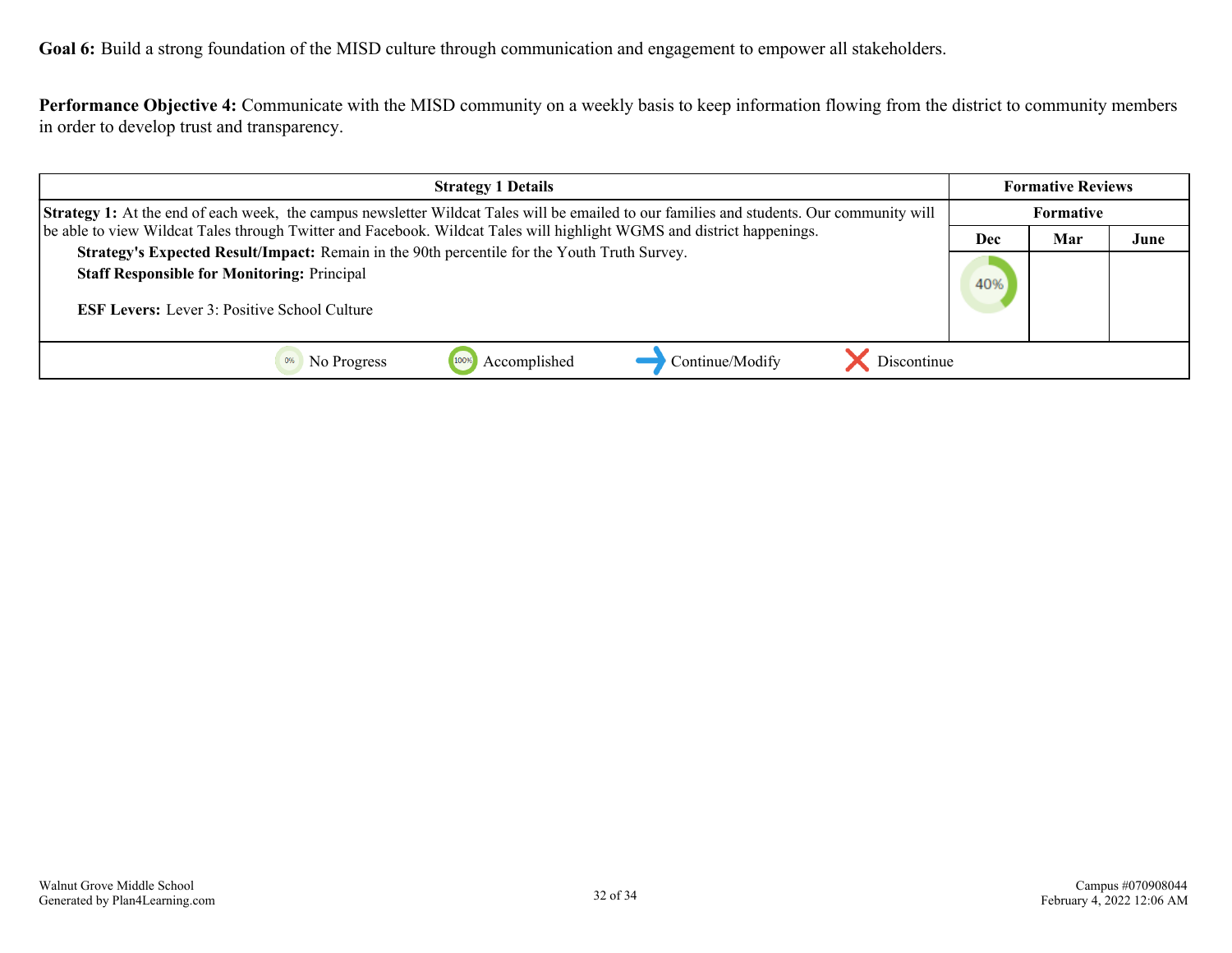## **State Compensatory**

### <span id="page-32-0"></span>**Budget for Walnut Grove Middle School**

**Total SCE Funds: Total FTEs Funded by SCE:** 2.9 **Brief Description of SCE Services and/or Programs**

### **Personnel for Walnut Grove Middle School**

| <u>Name</u>         | Position         | <b>FTE</b> |
|---------------------|------------------|------------|
| Corbin, Christi     | Teacher          | 0.17       |
| Davis, Courtney     | Counselor        | 0.4        |
| Fuller, Amanda      | Paraprofessional |            |
| Pettijohn, Christi  | Teacher          | 0.83       |
| Rawlinson, Kimberly | Teacher          | 0.25       |
| Thompson, Carrie    | Paraprofessional | 0.25       |